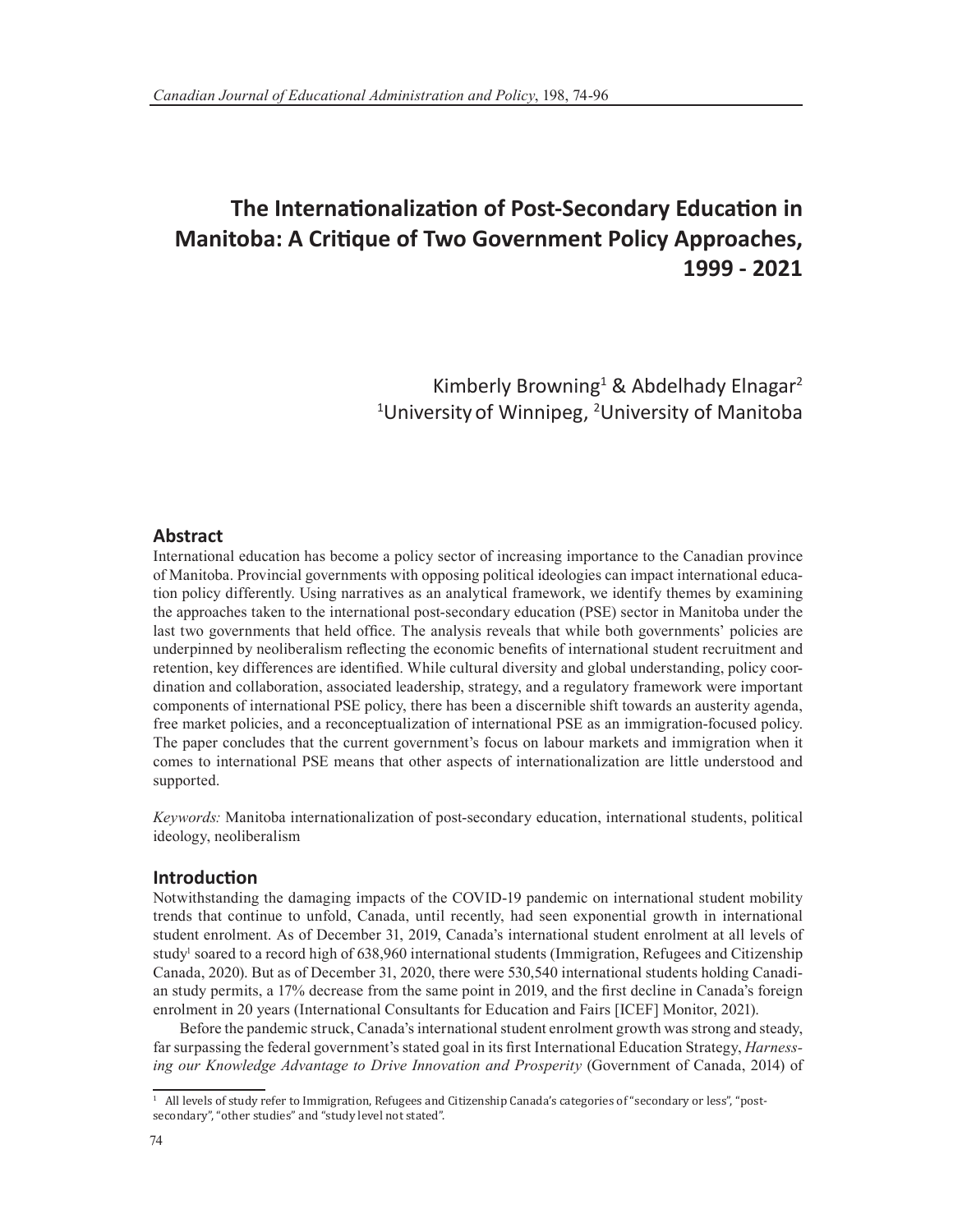enrolling more than 450,000 international students in Canadian educational institutions by 2022. By 2018, as the government stated in its five-year strategy that commits \$148 million with \$8 million per year of ongoing funding, *Building on Success: International Education Strategy 2019-2024* (Government of Canada, 2019), international students in Canada contributed an estimated \$21.6 billion to Canada's GDP, and in 2016, supported almost 170,000 jobs. In both international education strategies, the federal government promotes an economic rationale for internationalizing education in Canada and quantifies the benefits of recruiting international students as a source of revenue generation, prosperity, and desirable future immigrants. Underpinning the federal government's international education strategies is the belief that international education is a tradable commodity supported by the refreshed EduCanada brand, "Education au/in Canada", launched in 2016.

In addition to the federal government's 2019 International Education Strategy, two other educational organizations released international education strategies further supporting Canada's intention to advance as a key player in the international education global marketplace. The Council of Ministers of Education, Canada (CMEC) released an *International Education and Engagement Strategy (2019-2022)* (CMEC, 2019), recognizing Canada's need, through interprovincial engagement, to remain competitive in international education and to diversify countries from which to attract international students. In November 2019, at its annual conference, the Canadian Bureau of International Education (CBIE), a national member-based non-governmental organization for post-secondary institutions that promotes international education in Canada, unveiled its *Strategic Plan 2020-2025* (CBIE, 2019) stating that it will continue to work to recognize the importance of making Canada a world leader in international education – both to ensuring future prosperity and by maintaining its enduring commitment to global citizenship.

With the release of international education strategies noted above, international education has become a core public policy focus for the federal government and also a number of provincial governments (Trilokekar et al., 2020). With policies and practices varying considerably by jurisdiction, Trilokekar et al. (2020) argued there is need for "a more comprehensive understanding of how those governmental policies have emerged, how they interact and shape internalization processes, … and how they (re)shape and (re)define the purposes, functions, and roles of education and higher education in Canada" (p. 7), and, we argue, at the provincial level as well. This paper attempts to contribute to that understanding.

Globalization, massification and privatization have contributed to internationalization policies and processes that have radically changed PSE systems. Neoliberal interpretations of internationalization have become drivers and structuring forces influencing development of educational policy globally and locally (Al-Haque, 2018; Garson, 2016; Johnstone & Lee, 2014; Robson & Wihlborg, 2019; Trilokekar & Tamtik, 2020; Viczko & Tascón, 2016). Governments with different ideological backgrounds can greatly impact international PSE policy. Using the province of Manitoba as an example, we employ thematic analysis to examine how international PSE has been shaped and influenced by political neoliberal ideology over the course of the last two provincial governments.

While the impacts of globalization were first felt in the 1980s and 90s and had important ramifications for PSE among the Anglo-American democracies, particularly the United Kingdom, the United States, and Canada, Manitoba's PSE policy was also impacted by globalization. Amid a global economic recession, PSE institutions were expected to engage in economic reconstruction and contribute to their respective economies by responding more nimbly to the needs of industry, widening access, and developing closer ties with the private sector (Saunders, 2006). In an analysis of PSE policymaking in Manitoba from 1988 to 1999 under the Progressive Conservative government of Gary Filmon, Saunders (2006) found that the impact of globalization on the government's thinking about PSE was clearly evident. Given the poor state of the province's finances at the time and the challenges posed by globalization, PSE was viewed as "an extension of the government's economic agenda" (p. 269) that required a "fundamental reorganization of the province's PSE system if it was to continue to play a crucial role in shaping Manitoba's future economic success" (p. 287). Additionally, the government's creation of the Council on Post-Secondary Education (COPSE)<sup>2</sup> a PSE intermediary agency in 1997, ensured better coordination between the PSE system and the province's economic priorities (Saunders, 2006; Smith, 2011). Since

<sup>2</sup> COPSE was dissolved in 2014, ending 47 years of intermediary agencies as the model for governing PSE in Manitoba (see Smith, 2015).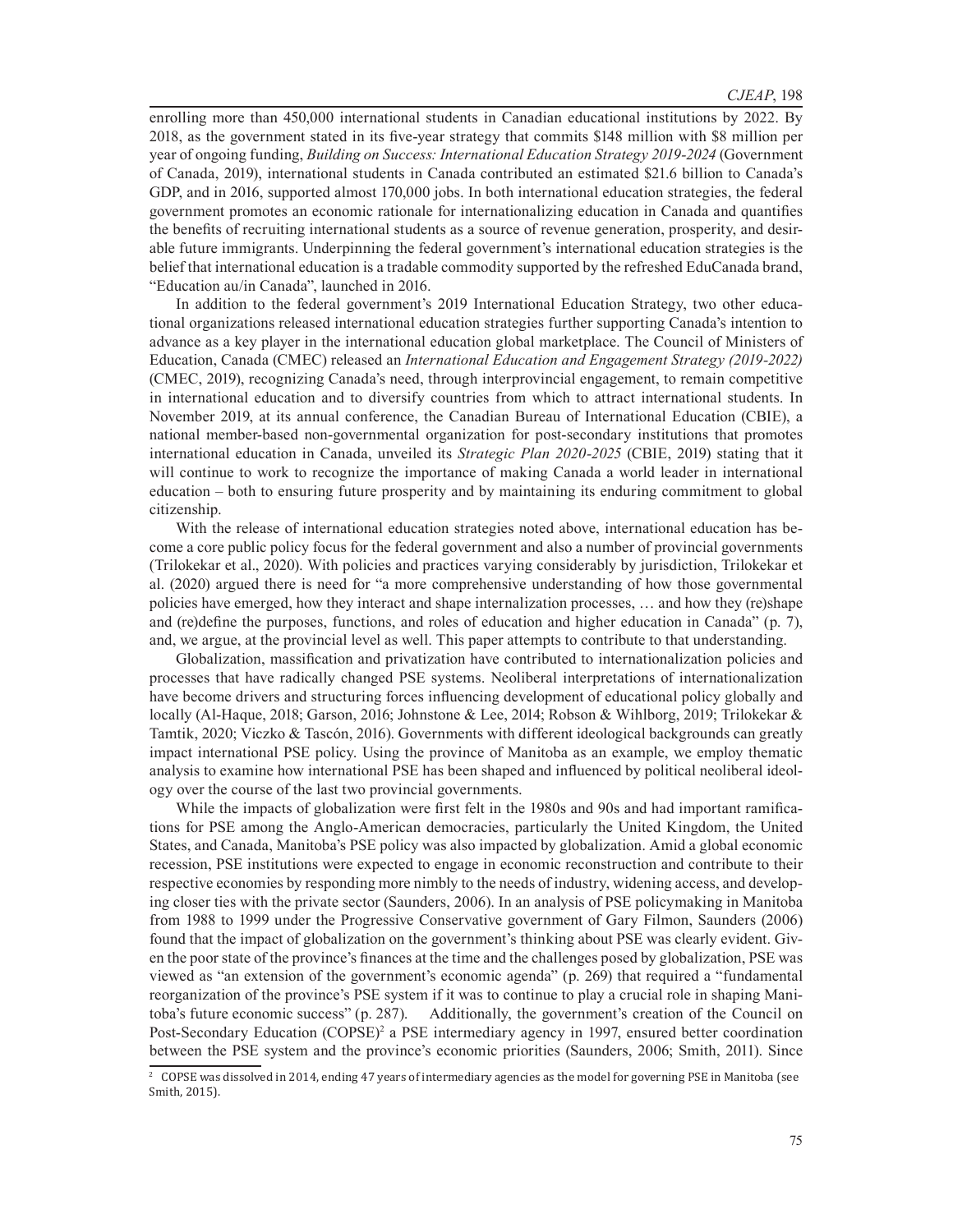1997, Smith (2011) observed that Manitoba's PSE system has undergone extensive structural change that supports concepts associated with globalization including greater focus on internationalization, strengthening of private providers, and more attention paid to labour force development. Thus, Manitoba's PSE system has historically been strongly influenced by globalization and closely tied to the economy, thereby reflecting elements of neoliberalism.

Scholars (Tamtik, 2018, 2020; Trilokekar & Tamtik. 2020) have argued that Manitoba provides a unique study of internationalization approaches that stand out for progress made in creating significant policy support and coordination among stakeholders in the international education market, and for its strong regulatory framework ensuring quality programming and protection for international students. It is further argued that Manitoba's steady growth in international education can be partly explained by strong policy support of the New Democratic Party (NDP) government until it lost power to the Progressive Conservative (PC) party in April 2016 (Tamtik, 2018; Tamtik & O'Brien-Klewchuk, 2020). Although the K-12 international education segment in Manitoba has an established presence, e.g., increasing student enrolment, well-developed international student programs, and off-shore partnerships involving affiliate schools teaching the provincial school curriculum (Elnagar & Young, 2021; Tamtik, 2020), the focus of this paper is the PSE sector. International education is "a multi-layered complex political process" (Tamtik & O'Brien-Klewchuk, 2020, p. 4) and we examine how changing political ideology has influenced international PSE in Manitoba.

The purpose of this paper is to analyse international PSE policy developments in Manitoba in relation to neoliberalism by examining how the last two provincial governments: the NDP Party from 1999 to 2016 and the sitting PC Party from 2016 to spring 2021 (up to the time this paper was written) viewed international PSE and developed their policy platforms. Considering these developments over time, we argue that (a) both governments presented the dominant theme of international PSE in economic terms (consisting of elements of trade and immigration/citizenship) – a neoliberal vision – but that within this dominant theme (b) it is possible to recognize significantly different sub-themes consistent with the broad political ideologies and platforms of the NDP and PC governments, and that (c) these different sub-themes are evident in specific initiatives, actions and practices undertaken by each government.

The paper begins with a brief overview of neoliberalism and internationalization as pretext to understanding how these terms have emerged in the international PSE literature. Next, we discuss the Manitoba context, followed by the methodology. We examine policy documents, strategies, government reports, news releases, newspapers, and media items to identify international PSE themes and sub-themes consistent with the broad political ideologies/platforms of the two provincial governments. Next, we compare their overall approaches to internationalization and analyze how their contrasting ideologies have impacted international PSE and international students. In the conclusion, we consider the implications, the intended and unintended consequences of these different policy themes and suggest further critical analysis of international PSE policy and strategy in light of the necessary intercultural and global knowledge aspects as part of policy and practice.

## **Neoliberalism and Internationalization**

Neoliberalism has multiple meanings within various political and academic contexts. Means and Slater (2019) defined neoliberalism as "a socio-political rationality and historical phase of capitalism that works to transform all aspects of state policy and social life in line with the imperatives of the markets and elite corporate and financial interests" (p. 164). At the policy level, this includes the commodification of education services, and the role of PSE as an economic driver of growth and innovation through the production of competitive human capital and resilient market-ready skills and dispositions (Means & Slater, 2019). Central tenets of neoliberalism in Canada and elsewhere have led to erosion of government funding for PSE, rise of the student as consumer (Rigas & Kuchapski, 2016; Saunders & Blanco Ramirez, 2017), and the associated privatization of costs suggesting a shift from PSE as a collective public good to a private good (Garson, 2016; Naidoo & Williams, 2015).

Internationalization is not a new phenomenon, nor is the debate about its meaning, but its popularity in the PSE sector has soared since the early 1980s (Knight, 2014). Before then, according to de Wit (2014), there was already a substantial tradition of research and practice on the international dimension of PSE, in general under the term 'international education' or under terms reflecting some kind of international activity. Traditionally, these terms were either related to mobility, such as study abroad,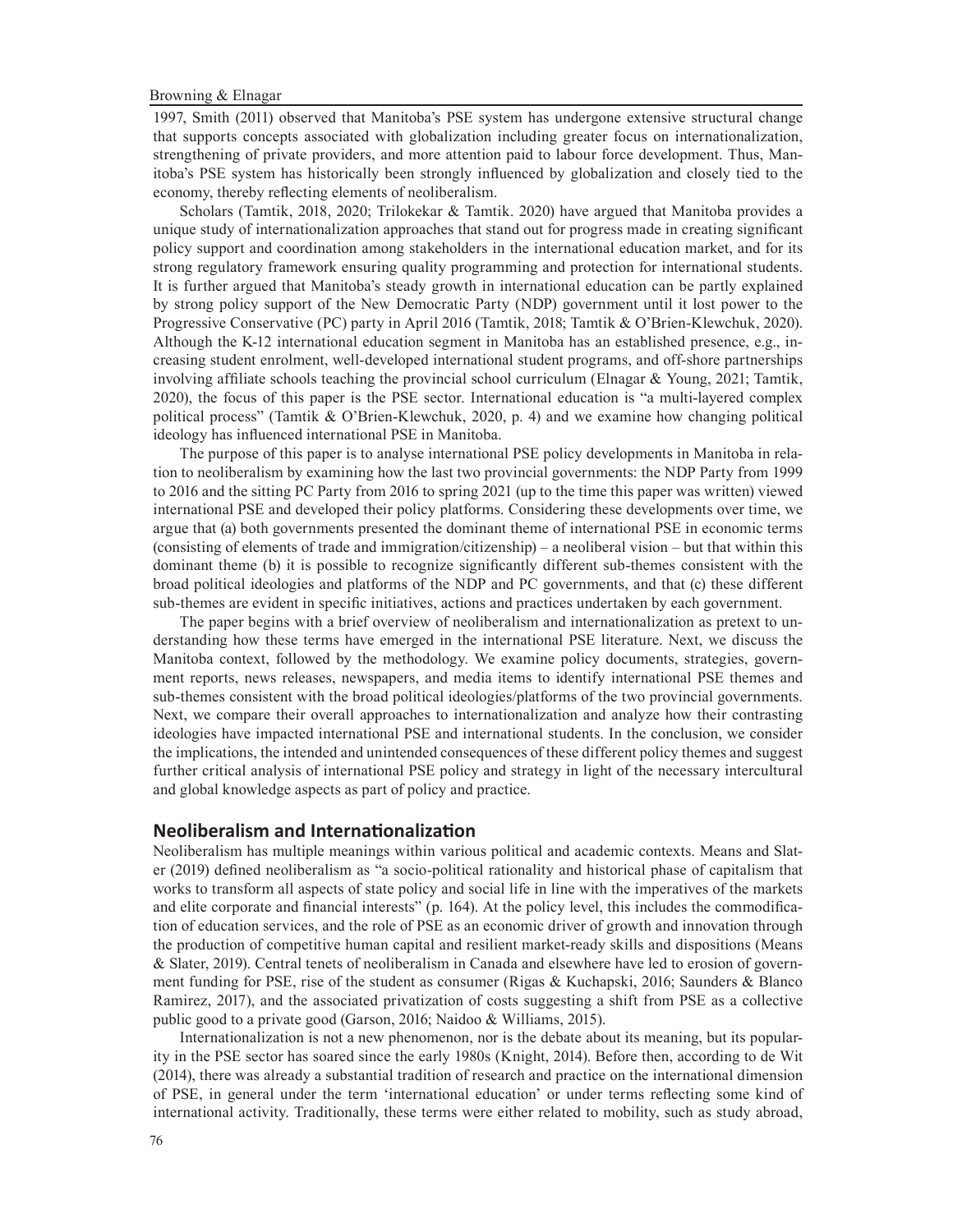exchanges, international students or academic mobility, or related to curriculum, such as multicultural education, international studies, and peace education. While it is unclear when the transition from 'international education' to 'internationalization of (post-secondary) education' took place, it was in the 1990s that the term 'internationalization' really took over from 'international education' in describing different ways the international dimension, particularly in the PSE field took shape (de Wit, 2014). The literature on internationalization has since evolved to reflect two overlapping but also separate discourses: an economic or market-oriented interest, and a learning-driven conceptualization (Elnagar & Young, 2021). The focus of this paper is on the internationalization of PSE policy.

Jane Knight's (2004) definition of internationalization of PSE is perhaps the most widely accepted: "the process of integrating an international, intercultural or global dimension into the purpose, functions or delivery of post-secondary education" (p. 11). More recently, Knight (2012) expressed concern about the different ends (rankings, profit, soft power) and some of the values (competitiveness, commercialization) now linked to internationalization. Knight (2014) later reflected that internationalization of higher education is having an identity crisis and "has become a catch-all phrase to describe anything and everything remotely linked to the global, intercultural or international dimensions of higher education and is thus losing its way" (p. 76). Knight (2014) called for a reconsideration of "the fundamental values underpinning it" (p.76). Other scholars have argued that internationalization should not be seen as an end in itself but as a means to enhance the quality of teaching, research and service role of PSE to align more closely with social, cultural and intellectual objectives (Brandenburg & de Wit, 2011; de Wit, 2014; de Wit et al., 2015; Garson, 2016; Wilborg & Robson, 2018; Yemini, 2015; Yemini & Sagie, 2016).

Since the mid-1980s, the forces of globalization, massification, and privatization have shifted international education away from the primary pursuit of academic exchange and promotion of international cultural relations to a greater focus on national competitiveness and commercial and economic considerations (Al-Haque, 2018; de Wit et al., 2015; Trilokekar, 2010). PSE has become increasingly commodified by governments in Canada and elsewhere as a service industry with national policies that regard internationalization as a means for growth and income generation in the PSE sector (Bamberger et al., 2019; Johnstone & Lee, 2014; Robson & Wihlborg, 2019; Viczko & Tascón, 2016; Wihlborg & Robson, 2018). Neoliberalism is associated with economic practices affecting international PSE and is often employed when rationales for internationalization are portrayed as moving away from humanistic motives to those of a more commercial nature. In their critique of the term, Bamberger et al. (2019) argued that neoliberalism is often drawn upon as a loose rhetorical device for encompassing features that do not align with normative perspectives of what internationalization *should* be. Thus, internationalization of PSE has become increasingly aligned with economic and commercial motives which internalize neoliberal categories and assumptions.

Canadian scholars have been critical of the recent framing of international education as a revenue-generating industry that prioritizes recruitment of international students as the sole basis of internationalizing (Guo & Guo, 2017; Knight, 2014; Sá & Sabzalieva, 2018; Scott et al., 2015; Tamtik, 2018; Tamtik & O'Brien-Klewchuk, 2020; Trilokekar & El Masri, 2016; Viczko & Tascón, 2016). As Trilokekar and El Masri (2016) cogently summarized, "as international education becomes increasingly linked to immigration, recruitment and retention of international students, it cannot just be about numbers" (p. 558) but should focus more on fostering social cohesion as a society through promoting a sense of shared citizenship.

Two research questions guided this study: (i) what are the main themes that characterize the approaches of Manitoba's last two provincial governments towards international PSE? and (ii) what are the intended and unintended consequences of their respective approaches to international PSE? Using a thematic approach, this paper examines the dynamics in which various actors such as educators, politicians, bureaucrats, practitioners, researchers, and the media were engaged in internationalization policy processes. The paper highlights the impacts of a shifting discourse that normalizes and advances a neoliberal version of international PSE in Manitoba over the last two decades with implications for the reconsideration of internationalization policy and practice.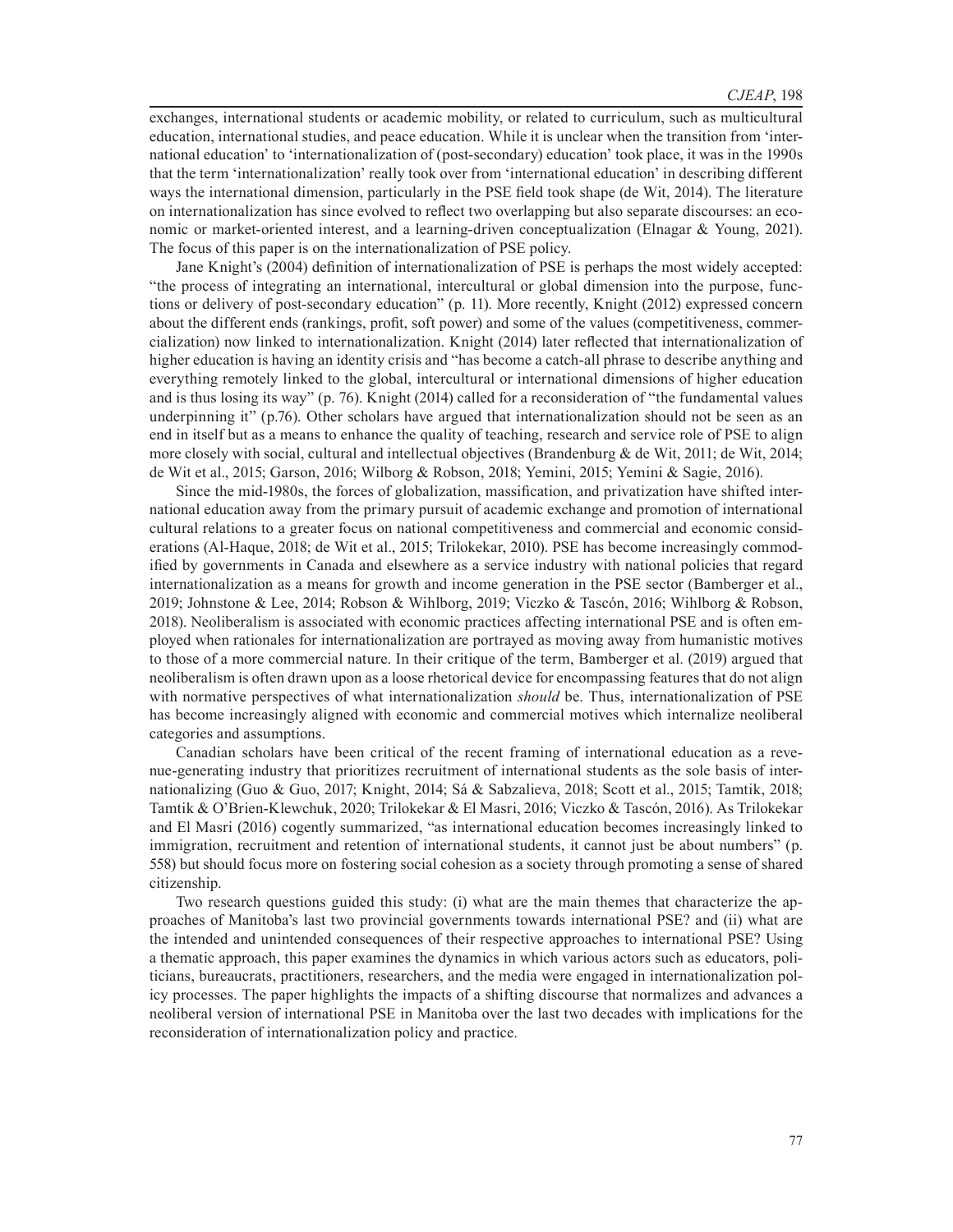## **Analytical Framework**

Narratives are frameworks or stories constructed to allow people to make sense of the world, policies, events, and interactions. Narratives are not only 'representations of a sequence of events and identities,' but are also used as 'communicative tools through which political actors - usually elites - attempt to give determined meaning to past, present, and future in order to achieve political objectives' (Yang, 2021). The role of narratives and narrative processes in public policy is a well-established theme within policy studies. Narrative policy analysis is useful when political ideology issues show points of convergence and divergence with a neoliberal policy model (Marontate & Murray, 2010). The focus on narratives regarding international PSE in Manitoba constitutes an examination of the political discourse of that policy. Garcea and Kikulwe (2019) referred to political discourse as "a process centred on the communication of ideas of political situations, policy options, or intergroup relations and identities articulated by anyone within the polity" (p. 89) for example, political parties, governments and media, as important elements of particular political strategies. Such discourses may entail political narratives and counter-narratives related to one or more public policies (Garcea & Kikulwe, 2019).

Policy narratives become important in situations of uncertainty and in complex policy matters. Narratives are created and promoted by various policy actors (McBeth et al., 2007; Shanahan et al., 2011) with the intention of providing a legitimizing discourse for a certain course of action. But the key elements of these narratives are strategically constructed stories as they are intended to persuade the public and stakeholders about the need to take a certain course of action to address a policy issue. All policy narratives make some key assumptions (Shanahan, et al., 2011) such as their centrality in the policy process, the broad set of actors that can generate policy narratives, or that policies constitute translations of beliefs conveyed through policy narratives (Iusmen, 2018).

Before constructing the policy narratives in the context of international PSE in Manitoba, it is necessary to clarify what we mean by 'policy narratives' in this paper and how we propose to examine them. Maags (2020) defined policy narratives as "intentionally constructed stories that include information concerning why policy problems exist and how they can be solved" (p. 275). Policy narratives commonly appear in the process of political agenda-setting and problem formulation and have a significant impact on policy implementation (Maags, 2020).

The process begins with our construction of the dominant narrative and a counter-story that is significantly different to the dominant narrative (Hampton, 2009; 2011). A policy narrative is not decided in an instant, but always has a history that evolves and develops over time (Rickinson et al., 2018), and can help explain the evolving story of international PSE policy in Manitoba under the two provincial governments. We postulate that both governments revealed a neoliberal approach by presenting international PSE in economic terms, including elements of trade and immigration and that themes could be identified in certain initiatives and actions undertaken by the NDP and PC provincial governments. In this context, policy narratives play a crucial role in justifying and legitimizing the actions taken by policymakers and politicians more generally in order to achieve specific policy outcomes (Shanahan et al., 2011), and may reflect "attempts by actors to develop plausible interpretations of complex phenomena or events" (Boswell et al., 2011, p. 4).

The power of narratives in shaping beliefs, debate and policymaking is supported in a variety of academic literature contexts including the PSE context, for example, Salajan (2018) examined rhetorical devices in policy narratives created by the European Union around the establishment of the European Institute of Innovation and Technology. Hatfield Price (2019) looked at how advocacy groups, policy makers, and the media influence PSE completion rates through prior learning assessment policy narratives. Policy narratives have also been used to analyze dominant education themes under PC and NDP governments in Manitoba during the period from 1990 to 2003 (Sutherland et al., 2007), but there is no known application of this attempt to create a coherent explanation of international PSE in Manitoba over the last two decades.

# *The International Post-Secondary Education Context in Manitoba*

In some respects, 2019 was a banner year for international education in Manitoba. The keystone province's capital city of Winnipeg hosted annual conferences for three major associations including Languages Canada, the Canadian Association of Public Schools – International (CAPS-I) and, for the fiirst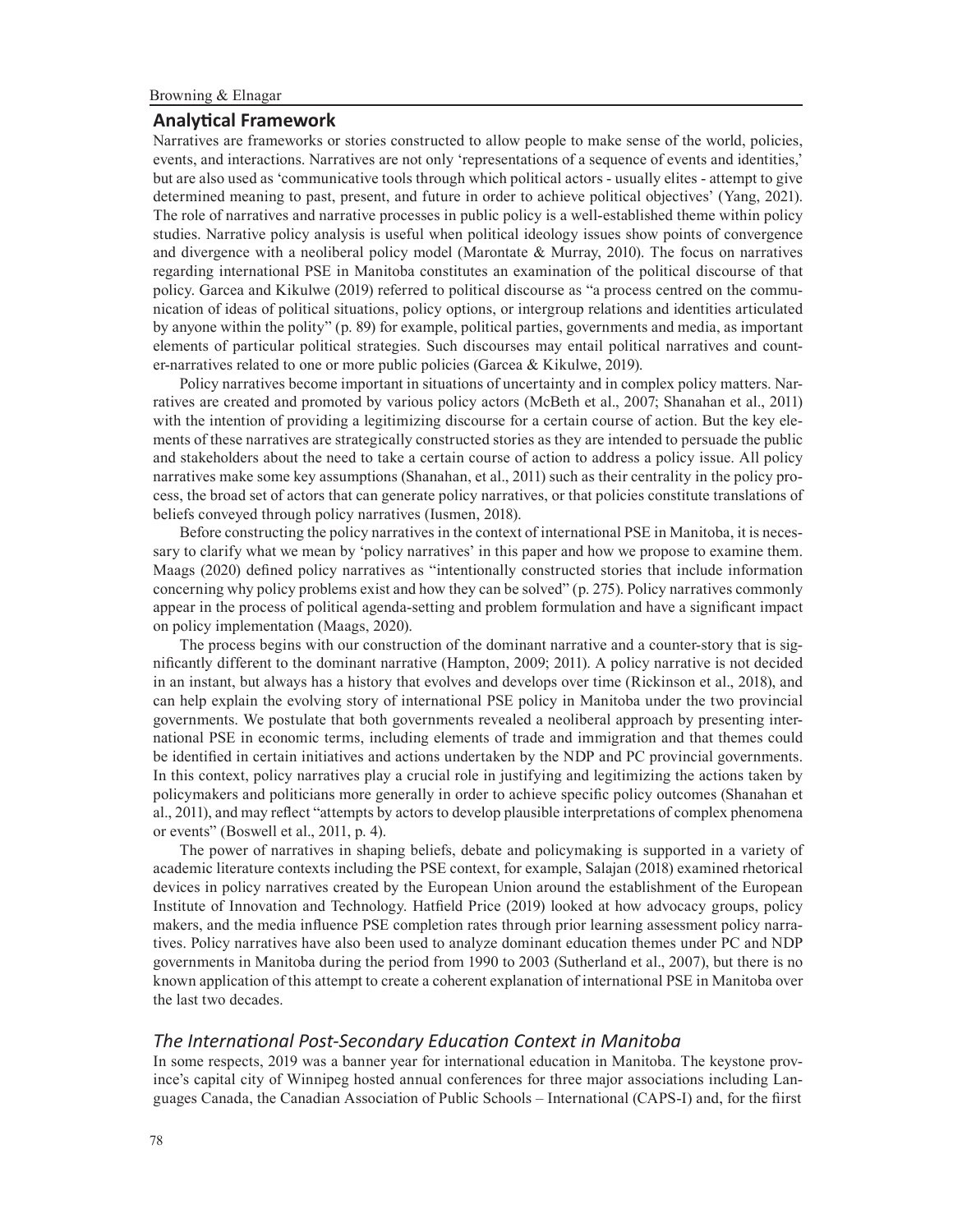time, the CBIE that attracted 900 participants from 40 countries. In recognition of those achievements, the Minster of Education declared 2019 as the "Year of International Education in Manitoba", while acknowledging the province's growing reputation as a destination of choice for international students (Government of Manitoba, 2019).

As the education minister pointed out, international education is extremely valuable to Manitoba's economy and labour market (Government of Manitoba, 2019). It has a strong base of support from the Manitoba Council on International Education (MCIE), a voluntary member-led organization comprising the K-12, post-secondary and language sectors that consistently advocates for positioning Manitoba as a study destination in view of increasing competition and the need for government and business to recognize international education as a significant contributor to the economic and future development of the province (Gervais, 2014; Gervais & Fraser, 2017; Munro, 2018).

# **Figure 1 Figure 1**



*International Students in Manitoba as of December 31st (2008-2019) International Students in Manitoba as of December 31st (2008-2019)*

*Source.* Data is extracted from the Immigration, Refugees and Citizenship Canada website https://open. canada.ca/data/en/dataset/90115b00-f9b8-49e8-afa3-b4cff8facaee.

International student enrolment growth has been strong in Manitoba. An examination of data in Figure 1 above shows that based on the number of study-permit holders as of December 2019, Manitoba's international student enrollment rose continuously over the last decade. Year-over-year growth has been steady, rising by double-digit increases for most of the last decade. Enrolment more than doubled between 2013 and 2018, surpassing Nova Scotia in 2015 to become the fifth largest recipient of international students among Canada's ten provinces and three territories (Immigration, Refugees and Citizenship Canada, 2020) (see Figure 2).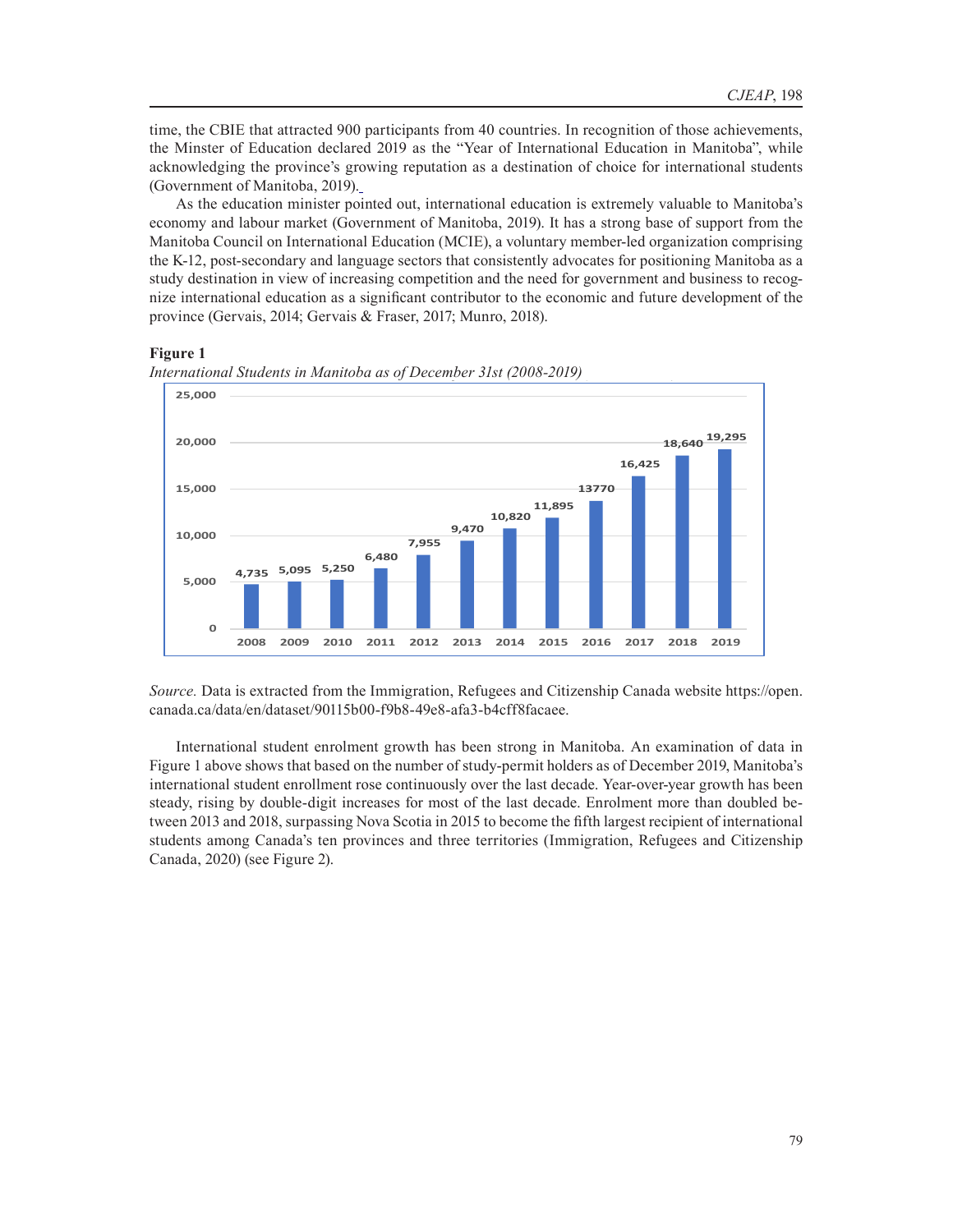## **Figure 2**





*Source.* Data is extracted from the Immigration, Refugees and Citizenship Canada website https://open. canada.ca/data/en/dataset/90115b00-f9b8-49e8-afa3-b4cff8facaee.

Further analysis (Figure 3 below) shows that international student enrolment at the secondary level or less (K-12) more than doubled over the last decade to account for almost 10% of enrolment. But it is at the PSE level where international student enrolment has soared - more than quadrupling over the same time span to reach 16,120 students or 83.5% of the total international student population in Manitoba. Students enrolled in other studies account for the remaining 7% of the population.

## **Figure 3**

*International Students in Manitoba by Study Levels as of Dcember 31st (2008-2019)*



*Source.* Data is extracted from the Immigration, Refugees and Citizenship Canada website https://open. canada.ca/data/en/dataset/90115b00-f9b8-49e8-afa3-b4cff8facaee.

In addition to enrolment growth, there is significant positive economic value associated with inter-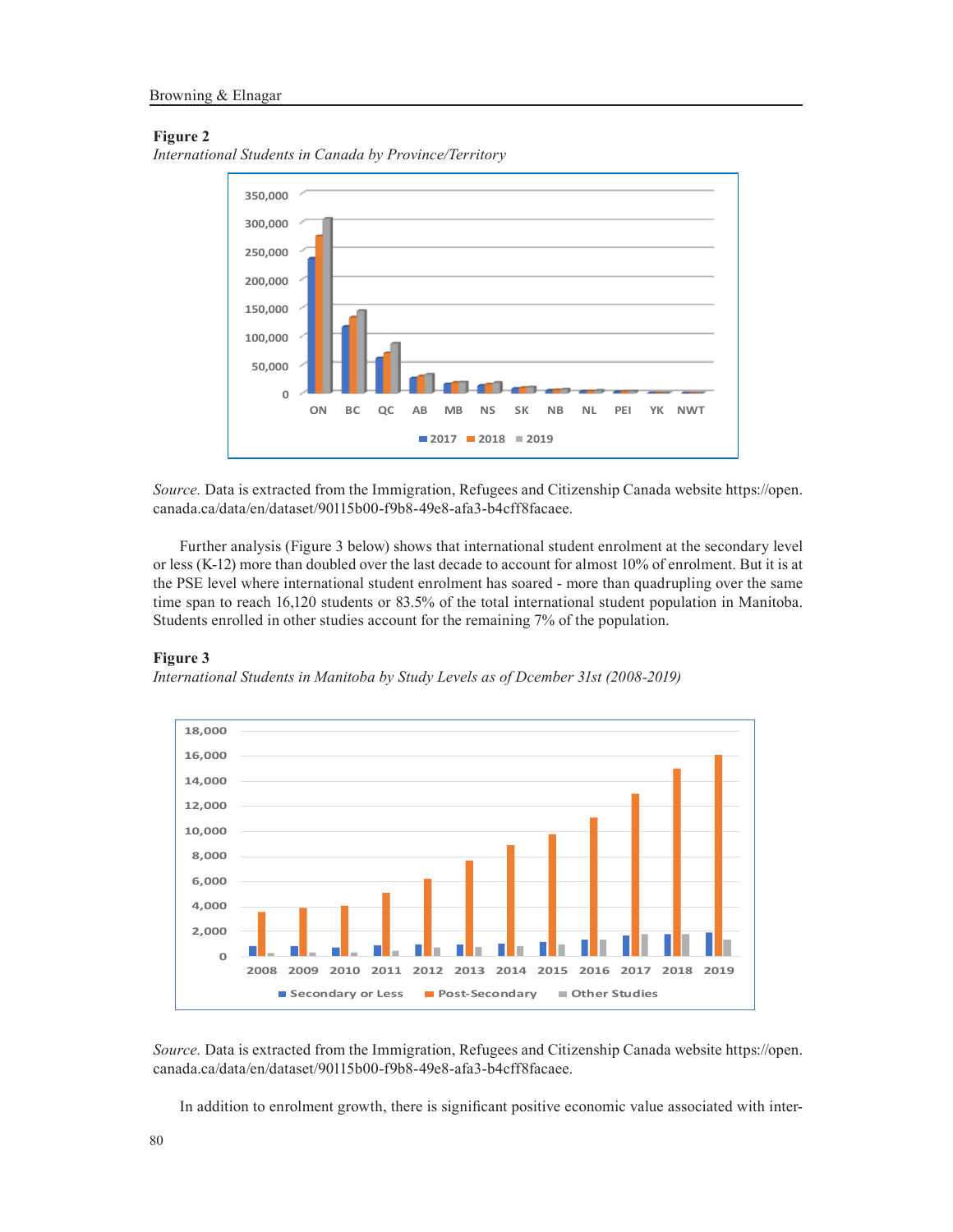national students studying in Manitoba (see Table 1). Data show the combined direct and indirect impact of international students on Manitoba's economy more than doubled over the last five years, with total annual spending in 2018 reaching a high of \$522.8 million, contributing \$460 million to the province's gross domestic product and supporting more than 5,000 jobs.

| Year | <b>Total Annual</b><br><b>Spending</b><br>(millions) | Output<br>(millions) | <b>GDP</b><br>(millions) | Labour<br>Income<br>(millions) | <b>Employment</b><br>$(Jobs)$ | <b>Total Tax</b><br><b>Revenue</b><br>(S000's) |
|------|------------------------------------------------------|----------------------|--------------------------|--------------------------------|-------------------------------|------------------------------------------------|
| 2014 | \$220.8                                              | \$324.9              | \$190.9                  | \$110.6                        | 2,575                         | \$43.3                                         |
| 2015 | \$287.8                                              | \$400.0              | \$238.8                  | \$143.3                        | 3,321                         | \$53.9                                         |
| 2016 | \$374.8                                              | \$510.8              | \$306.3                  | \$183.5                        | 4,250                         | \$69.3                                         |
| 2017 | \$430.5                                              | \$587.9              | \$376.8                  | \$220.7                        | 4.400                         | \$77.1                                         |
| 2018 | \$522.8                                              | \$713.1              | \$460.1                  | \$269.4                        | 5,340                         | \$90.2                                         |

## **Table 1**

*Direct and Indirect Economic Impact of International Students in Manitoba* 

*Source.* Numbers are extracted from Canmac Economics Limited. (2020, August). *Economic impact of international education in Canada: 2020 update final report.* https://www.international.gc.ca/education/ assets/pdfs/economic\_impact\_international\_education\_canada\_2017\_2018.pdf

Roslyn Kunin and Associates, Inc. (2016, July). *Economic impact of international education in Canada: An update final report*. https://www.international.gc.ca/education/report-rapport/impact-2016/index. aspx?lang=eng

Roslyn Kunin and Associates, Inc. (2017, December). *Economic impact of international education in Canada: An update final report*. https://www.international.gc.ca/education/report-rapport/impact-2017/ index.aspx?lang=eng

There is a broad policy coherence between the federal government and the Manitoba provincial government when it comes to retention and recruitment of international students. Both levels of government largely quantify benefits of internationalization in terms of recruiting international students as a source of highly skilled labour to the economy. Like most provinces, Manitoba's immigration policies align with the federal government's immigration strategy in that the province works cooperatively with the federal government to attract and retain international students through immigration streams such as the Manitoba Provincial Nominee Program (MPNP)<sup>3</sup> (see for example Carter et al., 2008; Carter et al., 2010; Seidle, 2013). Moreover, from the inception of provincial nominee programs, most provinces developed streams targeting international graduates from post-secondary institutions (Brunner, 2017). Both federal and provincial governments value international students as future immigrants that are highly skilled and can meet specific local labour market needs.

Between 1999 and 2019, education in Manitoba experienced different organizational restructurings, with international education being shuffled among different ministries. Early in the NDP's mandate, K-12 and PSE operated as two separate departments until 2013, when both ministries were combined to become Manitoba Education and Advanced Learning. During the PC government's first term in office, the province continued to have one department, Manitoba Education and Training, to administer both K-12 and PSE. In October 2019, following re-election the month before, the PC government announced changes to education governance. There would be an Economic Development and Training department that has since been renamed to Advanced Education, Skills and Immigration (as of January 2021) to house advanced education, immigration and workforce/labour, while K-12 remained intact as a separate entity. International education had earlier ties to the trade industry as a branch office in 2000 under the Manitoba Competitiveness, Training and Trade Ministry and was housed on the premises of the gov-

³ The MPNP was established in 1998 under a federal/provincial government agreement as an application and immigrant settlement program that selects applicants with the training, work experience, language ability and investment potential to work in Manitoba and contribute to the provincial economy.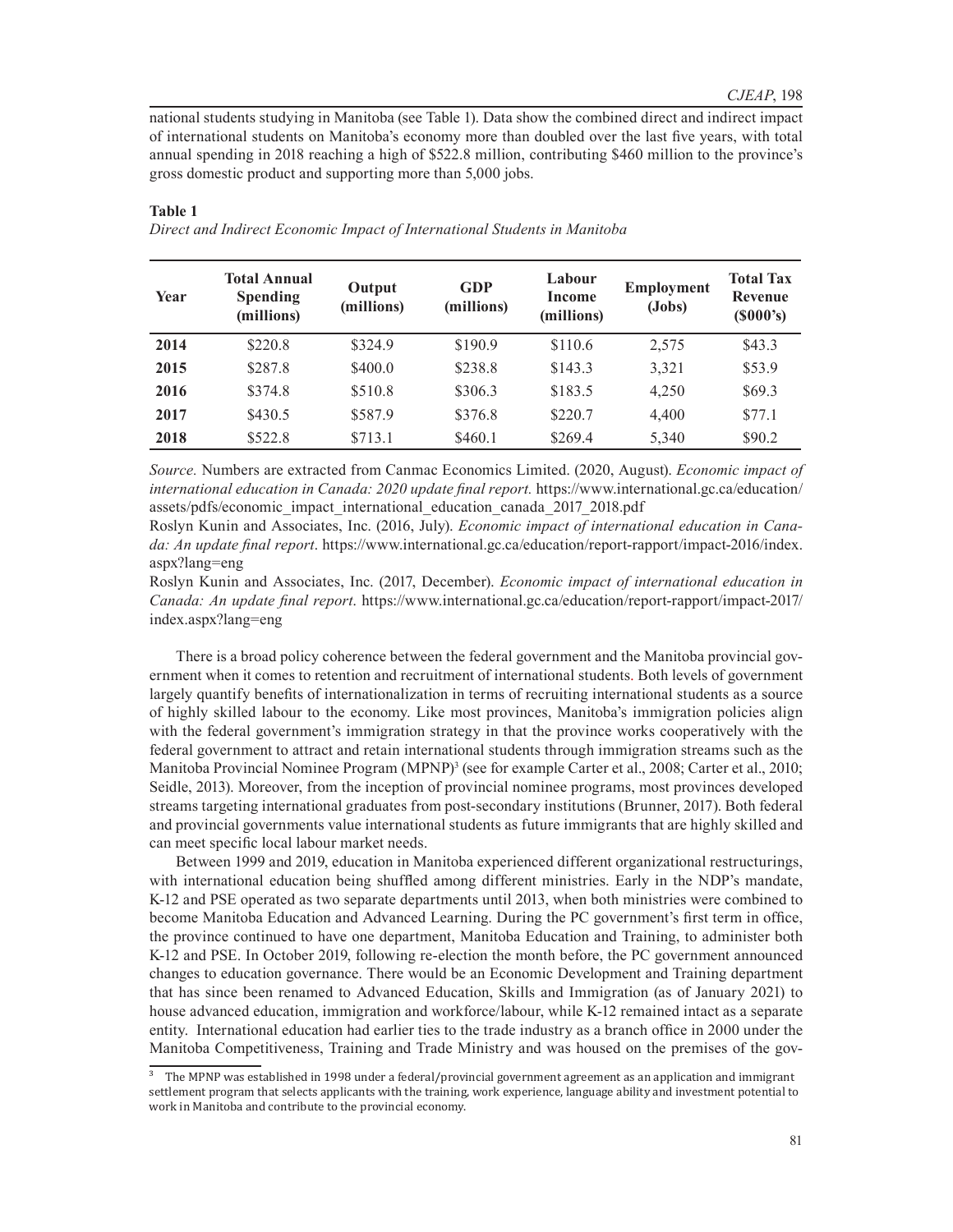ernment's Trade Unit (later named Manitoba Growth, Enterprise and Trade) (Elnagar, 2019; Trilokekar & Tamtik, 2020). Since then, international PSE has moved to the Advanced Education Ministry and is closely integrated with the Immigration and Economic Opportunities office (Government of Manitoba, 2018-2019).

# **Methodology**

This paper draws on an extensive literature review and document analysis totalling approximately 100 items including government strategies, annual reports, books and dissertations, academic articles, research and data reports, news releases, media items, transcripts from the Legislative Assembly of Manitoba (Hansard), and websites to examine key initiatives, strategies and policy positions on internationalization undertaken by both governments. The selection criteria for documents and data sources involved: 1) most recent strategic plans, policies and initiatives governing international PSE federally and provincially in Manitoba; 2) direct relevance to international PSE (including trade policies and strategic plans); and 3) public accessibility (publicly available online). Using a qualitative case study approach, the case was bounded by jurisdiction (Manitoba) and time period (from 1999 to spring 2021) and captured international PSE policy orientation over that time.

The following documents found to have the most relevance to international PSE in Manitoba were reviewed: 1) *Reaching Beyond our Borders: The Framework for Manitoba's International Activities (*Government of Manitoba, 2005); 2) *International Education Strategy of the Province of Manitoba 2009-2013* (Government of Manitoba, 2008); 3) *International Trade Strategy for Manitoba* (Government of Manitoba, 2011); 4) *The Guide to the Code of Practice and Conduct Regulation for Manitoba Designated Education Providers, Their Staff Recruiters and Contracted Agents* (Government of Manitoba, 2015a); 5) *The International Education Act* and two *Regulations*; 6) *Manitoba's Skills, Talent and Knowledge Strategy* (Government of Manitoba, 2021a); and government annual reports and news releases.

Thematic analysis is a method for identifying, analyzing, and reporting a rich and detailed account of data (Vaismoradi et al., 2013). A theme captures something important relating to the overall research question (Braun & Clarke, 2006) and is a coherent integration of the disparate pieces of data that constitute the findings (Vaismoradi et al., 2013). Our aim is to present the findings and create a coherent story in which themes are described and connected (Vaismoradi et al., 2016), driven by our interest in comparing the two provincial governments' approaches to international PSE and students.

Analysis involved reviewing relevant documents and making notes to keep track of initial impressions and patterns. The coding process involved classifying textual data into manageable categories grouped together for generating emerging ideas, building descriptions, and searching for recurring patterns (Creswell, 2013). A short list of tentative codes was developed, expanded to several categories, then reduced and combined to a manageable number of themes. As a fundamentally interpretative approach, an important component of thematic analysis is the researcher's personal insight that provides contextualized and comprehensive understandings to interpretation of data (Vaismoradi & Snelgrove, 2019). As researchers, theme development was thereby influenced by the combination of our scholarly research, publications, knowledge, and direct experience working in the field.

There are some limitations to this study. As a single jurisdiction and single-issue study, its applicability to other jurisdictions and policy areas is unclear. Also limiting is the comparison of an NDP government in power for 17 years versus a sitting PC government for four and a half years where a longer time in power for development and scrutiny of policies under the former may be advantageous. It could be argued that there has not been sufficient time for international policy development under the PC government, which explains our almost exclusive reliance on news releases and media items to decipher policy. We also recognize that political and economic ideologies related to neoliberalism have become increasingly hegemonic over the last 30 years to explain many areas of internationalization policies and practices and is made visible through propagation of free market policies, competition, deregulation, and instrumental framing of education for individual economic gain (Bamberger et al., 2019). This raises the question of what the international PSE narrative would look like if a longer time horizon of the sitting government is considered. Future research might consider analysis of the ongoing influence of neoliberalism on international PSE government policy in conjunction with international student enrolment trends in Manitoba.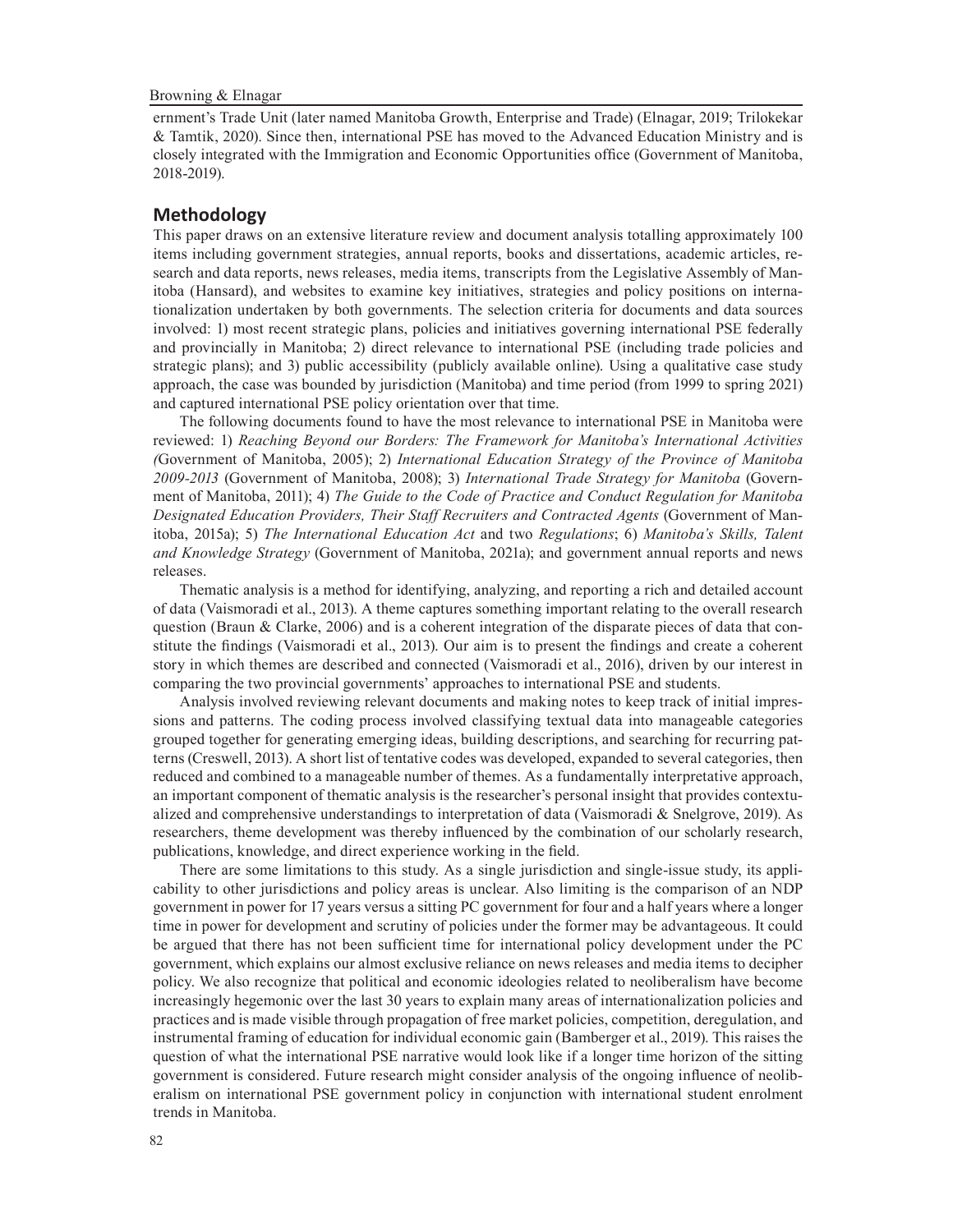## **Findings**

The findings present insights from document analysis to reveal themes that emerged from constructing the narratives based on different policy environments through time as the governments changed. In the analysis of international PSE during the NDP's years in power, followed by the PC government's first and early second terms in office, the data revealed noticeable differences in how both governments addressed internationalization and developed policies pertaining to international students. The following themes were identified: The NDP government's approach to internationalization was characterized by policy coordination, facilitation and collaboration through establishing the International Education Branch office, developing and implementing an international education strategy that realized the economic benefits of international student recruitment and retention, as well as the importance of cultural diversity and global understanding as key rationale; and protection and regulation of the international education industry through legislation to standardize the provision of international education services. Under the PC government, analysis suggests a dramatic shift in direction with the dismantling of a director-led government office responsible for policy coordination and implementation of strategy, with no new strategic plan pertaining to internationalization, the reconceptualization of international PSE as an immigration-focused policy, cuts to PSE funding and international student services, and ultimately, disengagement with the sector.

## *Internationalization of PSE under the NDP Government (1999-2016)*

Upon taking office, the NDP government adopted a *Third Way* approach modeled on the British New Labour Party under former Prime Minister, Tony Blair that sought to blend classical social democracy and neoliberal values, and to balance "an acceptance of the necessity of a market economy with efforts to ameliorate its impact on those most vulnerable to its fluctuations" (Woolford & Thomas, 2011, p. 115). By importing neoliberal policies, the government increasingly employed the private sector and markets as a means of promoting productivity and creativity, which was evident in its support for expansion in international trade (Elnagar, 2019; Wiseman, 2012). During its almost 17 years in power, the NDP offered strong policy support for international education to the elementary, secondary and PSE sectors in Manitoba (Elnagar, 2019; Tamtik 2018). This is evident in documents linking international education to trade, economic development and immigration; releasing an International Education Strategy (2009- 2014) (Government of Manitoba, 2008) establishing an International Education Branch (IEB) Office; and passing legislation (the *International Education Act* and Regulations).

Although the government's approach to international education was market-driven, based on economic impact, there were important social democratic aspects as well, for example, the granting of free health care coverage to international students with a valid study permit after living in Canada for six months. The NDP envisioned international education, and in particular, international students as key participants in its *International Trade Strategy for Manitoba* (Government of Manitoba, 2011) that would enhance Manitoba's profile internationally, and support its immigration strategy as potential immigrants through either encouraging immigration from their home country or immigrating themselves. The Trade Strategy focused on international students' contributions to future trade capabilities to "help open doors for future trade and investment" (p. 12), and to boost immigration and growth.

## *Policy Coordination, Facilitation and Collaboration*

Early in its mandate in 2000, the NDP established the International Education Branch (IEB) office largely to coordinate international education efforts between other provincial government offices, the federal government and local education stakeholders (Elnagar, 2019). The idea of creating an IEB evolved from a series of policy documents articulating the importance of linking international education with the economy, trade, immigration, and labour. The government recognized international education as a common thread weaving through these areas and created an office to provide a leadership role and coordinate international education policy among departments.

A small government office with a director and staff, but no legislative authority or governance structure, the IEB covered a vast mandate with a wide array of roles and responsibilities (Government of Man-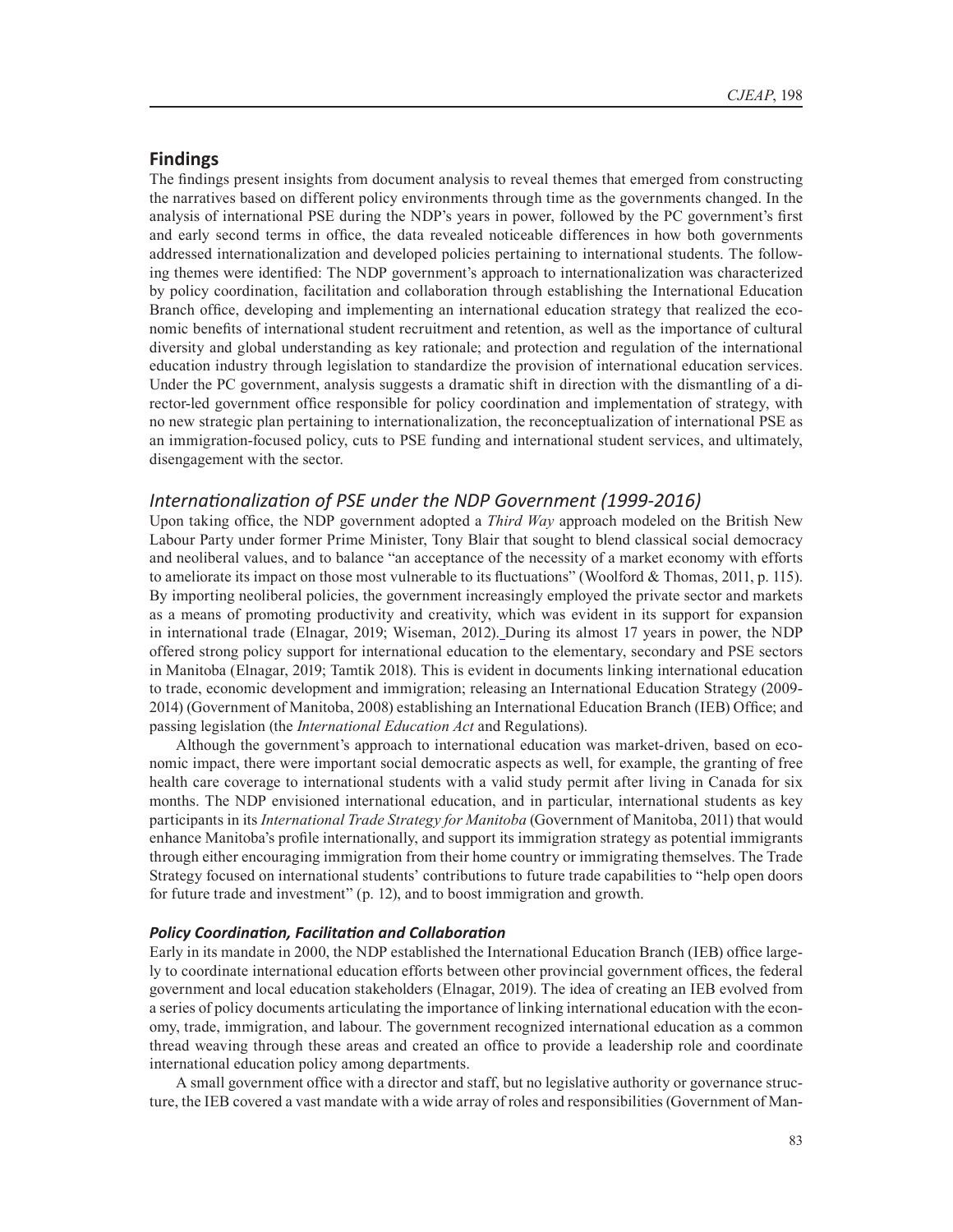itoba, 2014-2015; Savage, 2009). Chief among these was coordination of international student recruitment missions primarily to Asian and South American countries to promote Manitoba's cross-cultural education opportunities, and market the province as a provider of high-quality education with competitive tuition fees, and a safe and affordable lifestyle. The IEB also performed important coordination and collaborative functions, for example co-organizing International Education Week with the MCIE each November, to celebrate international education and international student scholarship in Manitoba.

The IEB assumed the official role of facilitator and supporter of international education activities in Manitoba, both provincially through collaboration with the MCIE, and inter-provincially and federally through CMEC working groups, the Provincial Territorial Consultative Committee on Education-Related International Activities (PTCCERIA) and the Federal Provincial Consultative Committee on Education-Related International Activities (FPCCERIA). The IEB also worked closely with the MCIE to host Familiarization tours, an initiative to bring education agents from priority foreign markets to tour the province's leading educational institutions to promote cultural and educational opportunities for international students. Additionally, the IEB was responsible for achieving the goals of the *International Education Strategy of the Province of Manitoba 2009-2013* and worked closely with the government and education stakeholders to develop international education-related legislation.

The IEB served an important communications function with development of orientation booklets in several languages including English, French, Spanish, Portuguese, and Mandarin (Government of Manitoba, 2014-2015) for current and prospective international students, e.g., *Study in Manitoba: Your Passport to Success,* and *Education Excellence: All you Need for a World-class Education* (Government of Manitoba, n.d.). It also hosted an informative website specifically directed toward the international student market in both Manitoba and abroad. A valuable resource was an annual report, co-produced by the IEB and the Manitoba Bureau of Statistics of international student enrolment data by three sectors (K-12, Post-secondary, and Language/English as a Second Language) with detailed analyses by area of study, country of origin and world region. These reports provided value-added knowledge about Manitoba's international student population facilitating not only detailed sectoral analysis by post-secondary institutions, public school divisions, independent schools, and language centres, but year-over-year comparisons to chart enrolment patterns over time. These reports were published over a 12year period from 2004-2005 to 2015-2016 and are still posted on the government's website but are no longer being published (https://www.edu.gov.mb.ca/ie/study/st\_rep.html). Additionally, the IEB was responsible for implementing the *International Education Act* and associated regulations.

## *Developing and Implementing Strategy*

The NDP issued two key policy documents concerning international education. The first, *Reaching Beyond our Borders: The Framework for Manitoba's International Activities* (RBOB) (Government of Manitoba, 2005) was a strategic framework to promote Manitoba's economic interests and to achieve greater prosperity by maximizing international opportunities. The Framework outlined the government's vision to advance its international activities in several areas including international education and immigration. The government recognized significant benefits to the economy from attracting more international students to Manitoba, but clearly acknowledged the social and cultural benefits as well: "International learners enhance our social fabric, bring unique perspectives to our classrooms, and contribute to our economic and community development" (p. 21). International education could also benefit both developing and developed countries with its "vast potential for promoting global understanding and cooperation" (p. 21).

The RBOB document was the foundation for the second policy document, the *International Education Strategy of the Province of Manitoba 2009-2013,* or 'IES' released in 2008, and to date, Manitoba's only international education strategy, that reflected a "whole-of-government" approach by facilitating coordination among stakeholders both within and outside government. The government envisioned its key role in implementing the strategy to promote international education activities by working with K-12 and PSE institutions in attracting international students and enhancing intercultural awareness of Manitoba.

The IES adopted Knight's (2004) definition of internationalization as "the process of integrating an international, intercultural or global dimension into the purpose, function or delivery of … education" (Government of Manitoba, 2008, p. 5), with the intent to "play a role in addressing global issues and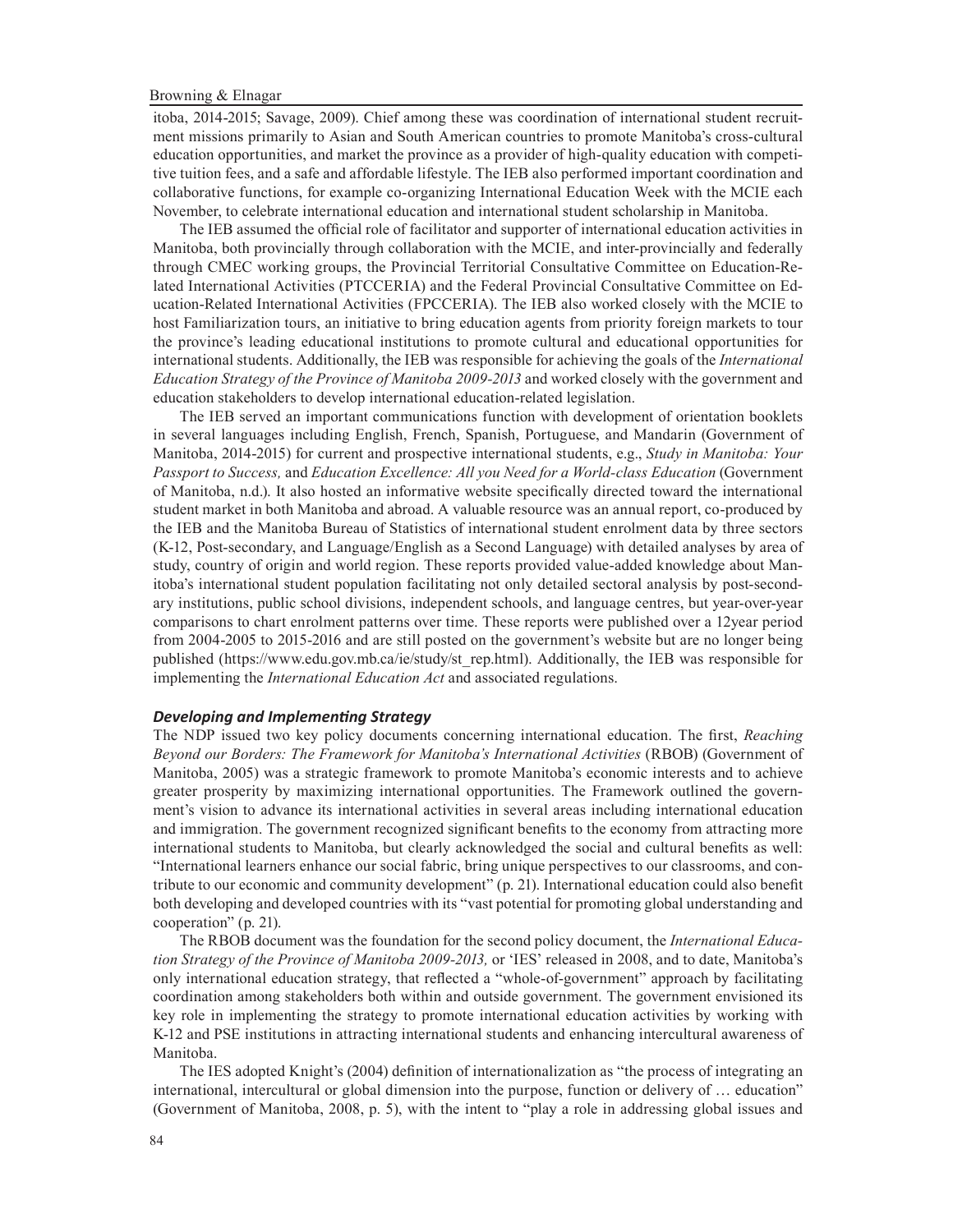engage in meaningful international co-operation" (Government of Manitoba, 2008, p. 2). The Strategy outlined five goals that complemented each another as a holistic approach to international education: 1) international student programs; 2) international projects and contract training; 3) offshore and international collaboration; 4) international mobility of Manitoba students, teachers, and other educational staff; and 5) internalization of teaching and learning. With these approaches, the IES was contextualized as important for the province to be competitive in the global marketplace, and viewed international students as valuable to the economy, but also emphasized the relevance of internationalization to increasing cultural awareness, enhancing international development projects, promoting global understanding, and engaging in collaborative cross-border education. As stated in *Manitoba's Post-Secondary Education Strategy* (Government of Manitoba, 2015b), the NDP government was planning to release a new international education strategy however this did not come to pass due to its electoral defeat in April 2016.

### *Protecting and Regulating International Education*

The *International Education Act* (IEA) (Government of Manitoba, 2016) was developed in Manitoba to accomplish policy objectives at both the federal and provincial government level. In 2014, Citizenship and Immigration Canada (now Immigration, Refugees and Citizenship Canada) made amendments to the federal *Immigration and Refugee Protection Regulations* ("the Regulations") requiring foreign nationals applying to study at a learning institution in Canada for six months or more to meet a number of study-permit conditions. The amendments also required that all learning institutions be designated as Designated Learning Institutions based on a common set of principles implemented across Canada. All public primary and secondary schools were automatically designated, but designation status did not extend to post-secondary institutions, language schools or private vocational institutions. Developing the IEA created a process for Manitoba to meet federal requirements to designate learning institutions.

At the provincial level, the IEA was developed for two stated reasons: 1) to protect international students in Manitoba from potential fraud and negligence, and 2) to promote the province's reputation as a destination of high quality for international students and in the international education community. During second reading on the IEA Bill, then Minister of Advanced Education and Literacy, Hon. Erin Selby, told the Legislative Assembly, the Bill would "provide a legislative framework to regulate education providers that want to enrol international students, codifying best practices for ensuring their welfare, safety and protecting the integrity of Manitoba institutions that provide international education programs" (Legislative Assembly of Manitoba, 2013, p. 1671).

On January 1, 2016, the Manitoba Legislature proclaimed the following legislation<sup>4</sup> The Internation*al Education Act (IEA) (Bill 44)* and two regulations: *The International Education Regulation 218/2015* and *The Code of Practice and Conduct Regulation 1/2016*. An accompanying *Guide to the Code of Practice and Conduct for Manitoba Designated Education Providers, their Staff Recruiters and Contracted Agents (CPC)* included suggested best practices for implementing sections of the IEA and Regulation. The IEA was not the NDP's first efforts to pass legislation concerning the international market for students. In 2006, the government passed the *Degree Granting Act* to not only establish controls over the power of institutions to grant degrees, and ergo, a more robust system of quality assurance, but also to protect the reputation of Manitoba's PSE system when it came to international students (Smith, 2011).

To date, Manitoba is the only province to enact legislation to regulate the international education service provider industry. International students interested in coming to Canada have, at times, been subjected to exploitation through recruitment by unscrupulous agents (Tomlinson, 2019). A unique feature of the IEA is that no other provincial legislation offers consumer protection to international students proactively by containing provisions for pre-screening agent/recruiter ethical practices, training, and credibility *before* service engagement rather than after the fact when exploitation may have occurred.

The IEA also set provisions for the content and purpose of the *Code of Practice and Conduct,* designed to enhance security and safety of international students in Manitoba and to impose ethical standards on recruiters and recruiting agencies. This is another consumer protection feature linked to the federal *Immigration and Refugee Protection Act (IRPA)* that requires anyone providing Canadian immigration or citizenship advice or representation for a fee or other consideration to be a member immigration consultant in good standing with the Immigration Consultants of Canada Regulatory Council

<sup>4</sup> The *International Education Act* was passed by the Manitoba Legislature on December 5, 2013. The Act and Regulations were proclaimed on January 1, 2016.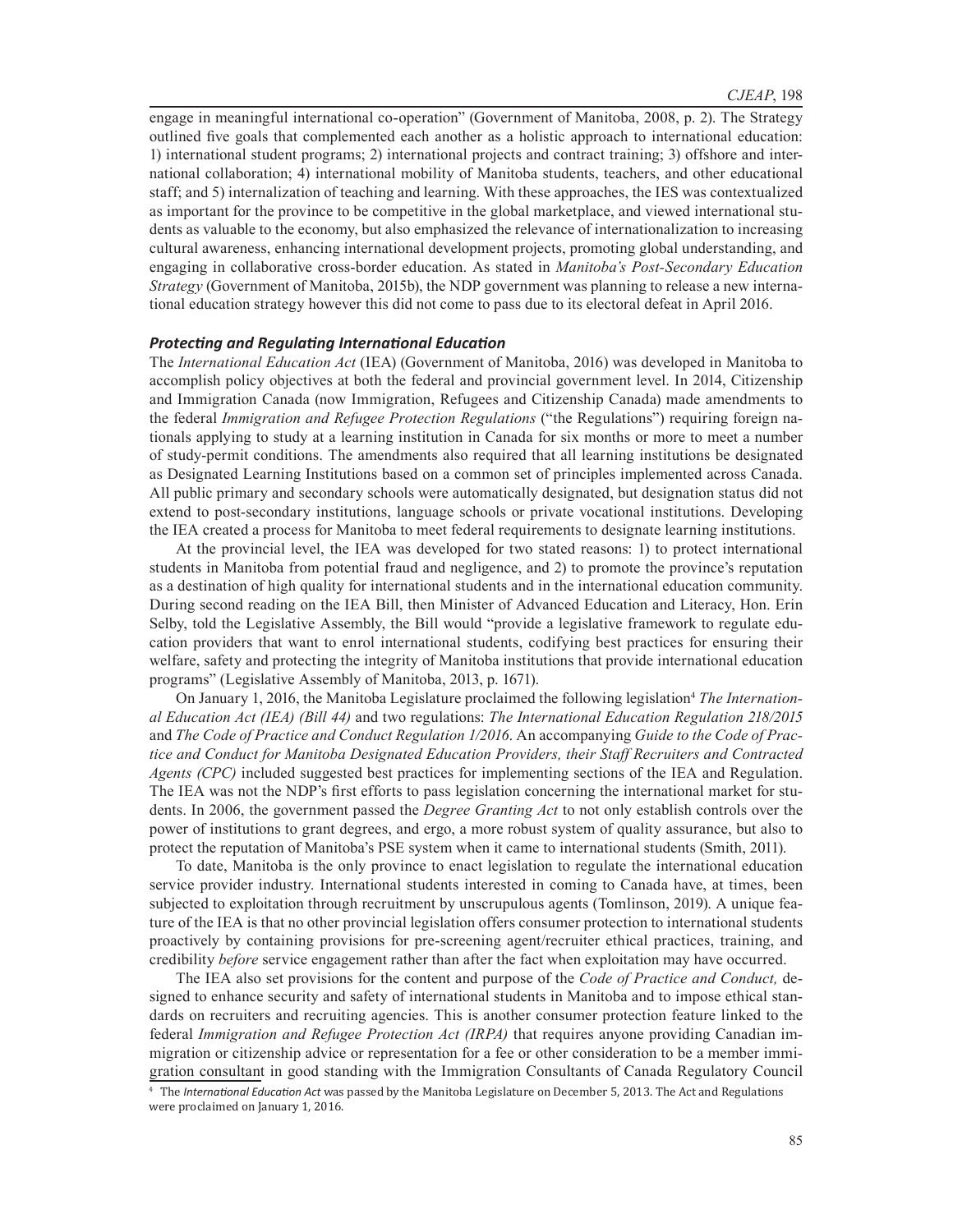$(ICERC)^5$  Exceptions are members in good standing of a law society in Canada or the Chambre notaires du Québec.

Led by the IEB and developed in collaboration with a working group of educational stakeholders (the International Education Act Working Group), the *CPC* includes best practices to assist designated education providers, their staff recruiters and contracted agents in complying with the IEA and regulations. In addition to the *CPC* and *CPC Regulation*, the IEA also requires designated education providers to be responsible for ensuring their recruiters comply with the *CPC*. Among other provisions is the appointment of a Director of International Students with responsibility to administer and enforce the IEA. The Director has extensive powers to conduct inspections, evaluations and if required, to impose sanctions should there be reasonable grounds to conclude serious deficiencies, or lack of compliance with the Act or *CPC*, as well as potential actions that may be taken to redress or penalize those in violation. Other obligations under the IEA include an international student fee collection from institutions and extensive data collection and reporting. The *IEA Regulation* elaborates further on application requirements, record keeping and reporting obligations.

Each of these developments, the establishment of the IEB, the launch of the IES, and the enactment of the IEA and Regulations reflected a vision of international education as seamless, integrated, coordinated, and regulated, covering K-12 and PSE, with responsibilities for international education falling under a single entity. But there would be significant implications on the horizon for international PSE and international students with the election of a new provincial government in Manitoba.

# *Internationalization of PSE under the PC Government (2016-Spring 2021)*

The political ideology in Manitoba moved sharply to the right with the election of the PC government under former Premier Brian Pallister<sup>6</sup>in April 2016. The PCs won a record 40 out of 57 seats, one of the largest majorities in Manitoba's history. Having won four back-to-back majority governments since 1999, the NDP became politically unpopular following an internal power struggle and deep divisions within the party. The PCs campaigned on change and the need to return to "fiscal sobriety". The government set out to implement a neoliberal platform of free market economics, limited state intervention through reduced funding to the PSE sector, and deregulation and privatization of education services (Bamberger et al., 2019; Means & Slater, 2019). Following their first electoral victory, the government adopted what Kavanagh (2017) described as a "laser-like focus" on the economy with its "all hands-on deck" plan (Kavanagh, 2017, p. 1) to eliminate the province's estimated \$872 million deficit by 2024. The PCs were re-elected in September 2019, in a snap election called by the Premier a year before the date required by the province's fixed election law.

## *Budget Cuts and Impacts on International Students*

Acting on a series of recommendations from the KPMG<sup>7</sup> Reports (2016, 2017), the PC government soon made privatization, consolidation, contracting out, and budget cuts the cornerstone of its fiscal policy. Impacts to the PSE sector were being keenly felt as funding to universities was frozen in 2017/2018 and 2018/2019 and cut by 0.9% the following year. In November 2017, the government passed Bill 31, the *Advanced Education Administration Amendment Act* to allow tuition fee increases at post-secondary institutions of five percent per year plus inflation amounting to a 6.6% increase<sup>8</sup>. One month later, the Tuition Fee Income Tax Rebate that encouraged graduates to remain in Manitoba with a 60% tuition tax rebate over six years capped at \$25,000 was eliminated. Also removed was the Advance Tuition Fee Tax Rebate that provided tax relief to students while still in school.

To offset the effects of ending the tuition freeze, and, in accordance with the KPMG recommendations, the government expanded the Manitoba Scholarship and Bursary Initiative in 2017/2018 by increasing their one-third share or \$6.75 million of matching funds, and changing the ratio of funding,

<sup>5</sup> The ICCRC is the national regulatory body that promotes and protects the public interest by overseeing regulated immigration and citizenship consultants and international student advisors.

<sup>6</sup> Brian Pallister resigned as Premier of Manitoba on September 1, 2021.

<sup>7</sup> KPMG is a professional audit, tax, and advisory services firm.

<sup>8</sup> The NDP froze tuition fees for a decade starting in 1999 and later limited increases to the rate of inflation.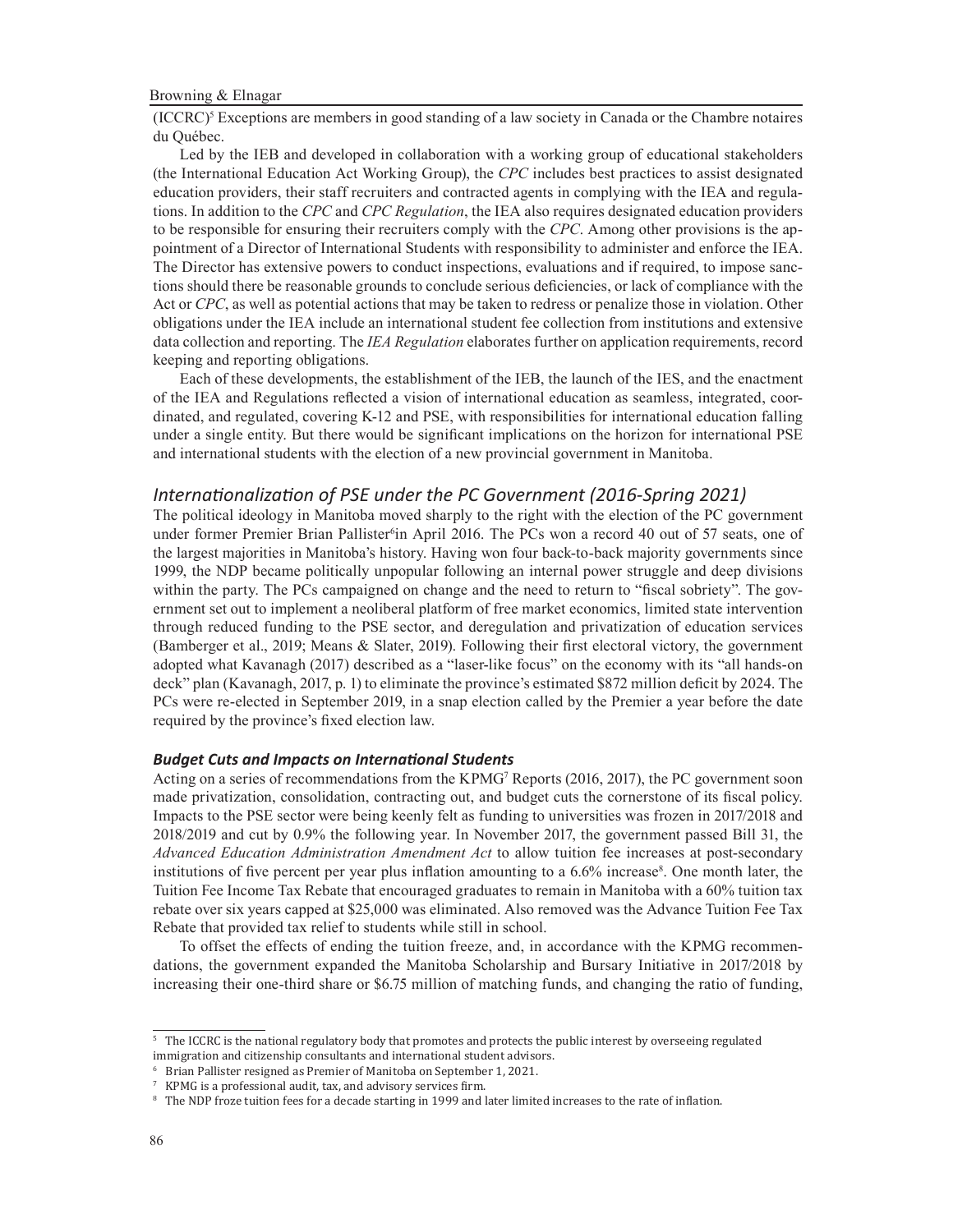so the private sector and post-secondary institutions would contribute more (Garber, 2016)<sup>9</sup>. The government also increased funding and streamlined changes to Manitoba Student Aid to provide help to more indigenous and low-income students. Although the average undergraduate tuition fees for students remain well below the national average, fees for international students are deregulated and are three to four times higher than for domestic students. Rising fees increase barriers, especially for students from marginalized and under-represented communities, thus becoming increasingly unaffordable for international students.

In March 2018, international students were further impacted when the *Health Services Insurance Act* was amended, requiring the purchase of private health insurance, amounting to \$3.1 million in savings. The government justified the cuts by explaining that it offered lower tuition rates and an affordable cost of living compared to other provinces, and that international students did not need any additional incentives to come to Manitoba to study. The comments provoked an angry reaction from the Canadian Federation of Student Manitoba representatives, calling it a "betrayal", and a form of exploitation (Ojewole, 2019), declaring that: "international students pay taxes, inject money into local economies and bring valuable perspectives to universities. They are growing tired of being seen as mere cash cows" (Glowacki, 2018). The following school year, PSE institutions collaborated to offer alternative health care plans developed with insurance providers, waiving costs for the first year to help students adjust to the change.

In fall 2020, the government proposed another change to *The Advanced Education Administration Amendment Act* that removes the legislated tuition formula and instead, issues guidelines concerning tuition fees and student fees charged by universities and colleges. While the government has argued that under the proposed changes, fees set by student unions or associations are excluded and students are protected from overly large tuition and student fee increases, thus keeping them affordable (Government of Manitoba, 2021b), critics have charged that the legislation will do the opposite as PSE funding has already been cut by 13% and tuition has risen by 18% since the PCs took office in 2016 with indications the trend will likely continue (Chernomas & Ives, 2021).

## *Dismantling and Disengagement*

International education continued to feel the sting of budget cuts when approximately one year following its first electoral victory, the government dissolved the IEB in spring 2017 (Elnagar, 2019; Tamtik, 2018). The IEB's responsibilities were subsequently distributed among three division offices within Manitoba Education and Training: (a) Post-Secondary Education and Workforce Development, (b) Immigration and Economic Opportunities, and (c) Healthy Child Manitoba Office and K-12 Education. Most responsibilities were transferred to the Immigration and Economic Opportunities Office that also had responsibilities for operating the MPNP that included developing new streams and managing immigrant integration services (Government of Manitoba, 2018-2019). Dismantling IEB and shifting responsibilities to the Immigration Office signalled two developments: a) that cost savings would be realized by closing a government office, and b) that international students were being recruited specifically as potential candidates for immigration through the MPNP as highly educated, skilled labour. This latter point is supported by the government's announcement of two MPNP permanent residency pathways for international students: the International Student Entrepreneur Pathway and the Graduate Internship Pathway (Government of Manitoba, 2018) further solidifying the narrative of international students as ideal immigrants, entrepreneurs, and economic contributors.

With the announcement of a newly created department of Advanced Education, Skills and Immigration in January 2021, the former Premier, Brian Pallister remarked that the focus would be on "aligning advanced education institutions with the needs of the labour markets of today and tomorrow by giving young Manitobans the skills they need to succeed and new immigrants the job opportunities our province can offer" (Government of Manitoba, 2021c, p. 1), that again, reinforced the government's intent to align advanced education with labour market needs and immigration. But critics have questioned the fate of those programs that do not "align" with current government priorities especially university programs in the arts, humanities and social sciences that teach essential critical thinking, communication and problem-solving "power skills" that are in high demand in the workplace (Clarke & Forbes, 2020) but appear to be subordinated to job training.

<sup>9</sup> The MSBI was increased to just over \$20 million, with one-third of that – up to \$6.75 million coming from the province if the post-secondary institutions managed to fundraise the remaining \$13.5 million.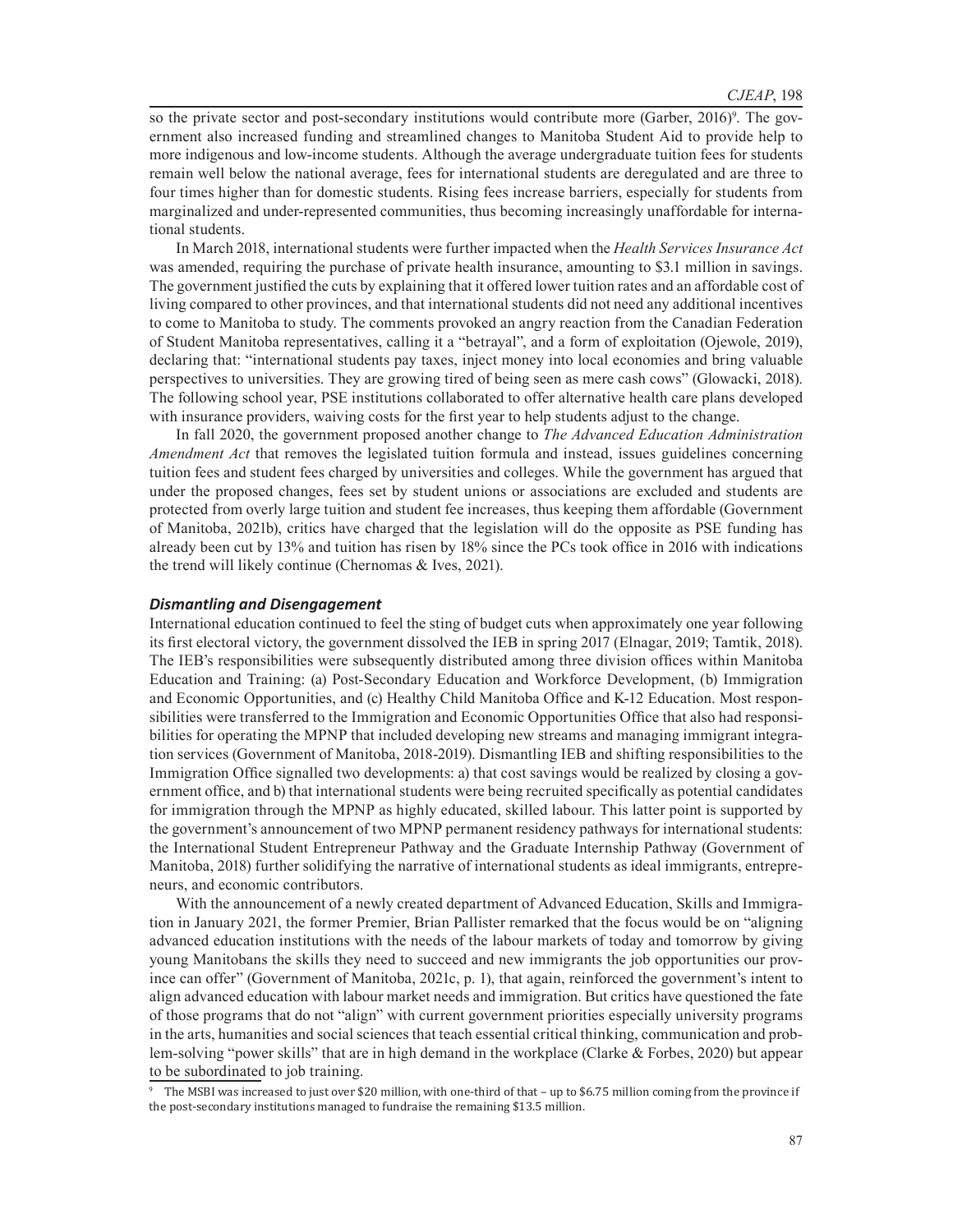In February 2021, the PC government released *Manitoba's Skills, Talent and Knowledge Strategy* with the goal of ensuring there are "people with the right skills, talent and knowledge at the right time, to rebound from the effects of the pandemic and support economic resilience and growth" (Government of Manitoba, 2021d. p. 1). Key objectives include anticipating skills needed for the future, aligning education and training to labour market needs, fostering entrepreneurial skills, and growing, attracting and retaining talent. As for international PSE, the linkage with the economy and meeting labour market demand was clear, as the strategy seeks to "align Manitoba's international education and economic development priorities and encourage international students to enrol in programs that align with Manitoba labour market needs and make Manitoba a destination of choice" (Government of Manitoba, 2021c, p. 10). Additionally, the strategy implies international students are being valued primarily as potential immigrants as the aim is to attract and recruit international talent by promoting the province as an immigration destination of choice. Unlike provinces such as Ontario (Ontario Ministry of Advanced Education and Skills Development, 2018) and Alberta (Government of Alberta, 2020) that released international PSE strategies, Manitoba has not, as yet, identified goals, action statements nor future directions pertaining to international PSE.

The shifting policy discourse has significant implications for PSE and international students in Manitoba: the steep tuition and course fee increases, the removal of tuition fee rebates and discontinuation of free health care coverage suggest that Manitoba's long-held reputation for affordable post-secondary education (Rounce, 2013) may no longer be a key draw for international students and they might be driven away to other provinces (Garber, 2017; Glowacki, 2018; Hoye, 2018). A further clue to the government's plan for internationalization was in the Premier's mandate letter issued to the Minister of Economic Development and Training in spring 2020 (Government of Manitoba, 2020) that referenced international students near the end of the four-page letter within the context of increasing recruitment through a new provincial international education strategy that "targets increased global competitiveness for students in areas of high labour force demand" (p. 4), again reinforcing the dominant trope that highly skilled international students are increasingly sought after and valued primarily for their contributions to the labour force and provincial economy. Thus, while an increasing emphasis is placed on the economic benefits of recruiting international students, a significant gap separates this rhetoric from the actual experiences of students (Canadian Alliance of Student Associations, 2018). Tuition fees for all PSE students have risen in recent decades and this is particularly true for international students. Funding for PSE has declined, and post-secondary institutions have correspondingly increased the proportion of their revenues from tuition.

## **Discussion and Conclusion**

The preceding discussion highlighted the thematic areas based on construction of narratives showing clear differences between the NDP and PC governments' approaches to international PSE in Manitoba and the role that political ideology played in the process. The NDP's *Third Way* approach of blending social democratic values and neoliberalism quantified the economic benefits of recruitment and retention as a future source of skilled workers and immigrants contributing to the economy. But it also reflected a humanitarian vision of internationalization emphasizing values of mutual understanding, intercultural awareness, global citizenship, promoting intercultural student exchange, and outward mobility, while fostering collaboration and cooperation between government and education stakeholders. For example, the strong leadership and involvement of IEB had a significant impact on advancing the IES goals (Tamtik, 2020), having oversight of the provincially affiliated schools overseas program, managing a unique loan program (the International Education Incentive Loan Fund) to support school divisions in starting up their international school programs, and working closely with local education stakeholders, the MCIE, and federal counterparts (FPCCERIA and PTCCERIA) (Government of Manitoba, 2014-2015; Tamtik, 2018, 2020; Tamtik & Trilokekar, 2020). The passage of the IEA, regulations and development of the *CPC* document embodied elements of consumer and ethical protection of international students by regulating education providers and requiring their recruiters to comply with legislation. Under the legislation, education providers are prohibited from knowingly permitting recruiters from violating the IEA or the *CPC*.

Under the PC government's approach to international PSE and international students, there is a progressively stronger shift towards a normalizing of neoliberalism with a sharp turn to budget cuts and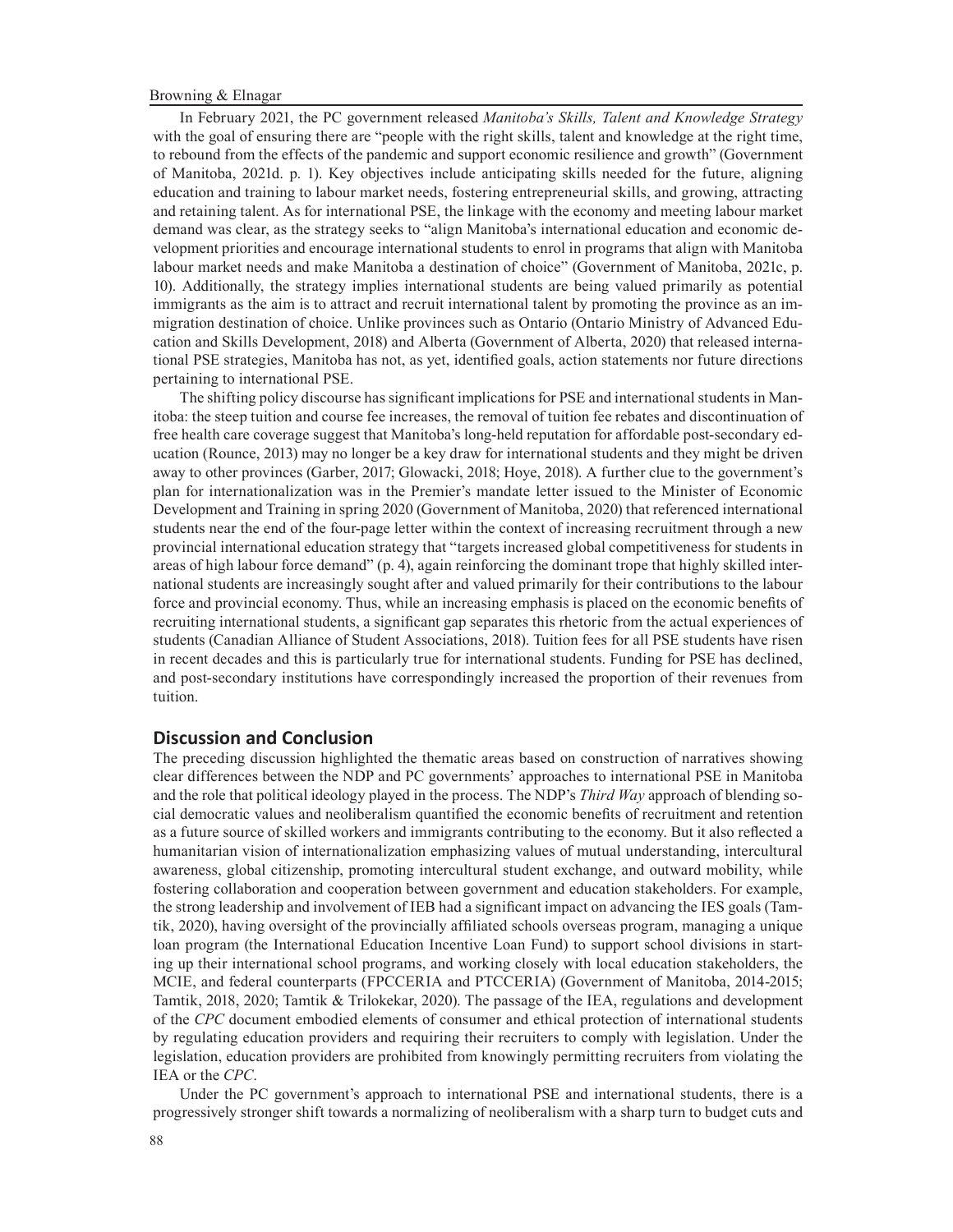a decidedly market-oriented perspective. Dismantling the IEB and distributing international education responsibilities to other government offices as budget-saving brought unintended consequences with no formal mechanism for a cohesive approach to policy coordination. Without the IEB, there was no longer a single voice or presence to represent international education in the province or on the national stage. The discontinuation of published international student data reports brings a lack of transparency about provincial enrolment patterns. Without an updated international education strategy as of the time of writing, details such as the government's vision and goals for international education, priority markets, timelines and implementation plans are largely unknown.

The findings also reveal that the current government's approach to international PSE and particularly international students reinforces the dominant discourse of international students as economic or "ideal immigrants", as evidenced by the redirecting of international student recruitment activities to the Manitoba Immigration and Economic Opportunities Office. In addition, the government's creation of the Advanced Education, Skills and Immigration Ministry in January 2021 was intended to house PSE, immigration and workforce/labour and international education together in order to link training and skill development with economic growth and immigration strategies. Supporting the transition of international students as "ideal immigrants" is a public policy area that has resulted from close cooperation between the federal and provincial governments (Brunner, 2017; Dam et al., 2018; Scott et al., 2015; Tamtik, 2018; Tamtik & O'Brien-Klewchuk, 2020).

The PC government's neoliberal policies of deregulating tuition fees, removal of graduate fee rebates, and privatization of health care coverage reflect the reconceptualization of international students as consumers of PSE education. This finding is corroborated in the literature where the marketization and rise of the student consumer coincide with the shifting of PSE funding away from the state and onto students as customer beneficiaries (Naidoo & Williams, 2015; Saunders & Blanco Ramirez, 2017). As Usher (2020) pointed out, international students have become a "tidal force" of funding for Canadian post-secondary institutions by "keeping the system afloat in the absence of either more government funding or concerted institutional cost-control" (p. 11). International students have expressed anger and frustration at being viewed as "cash cows" and questioned Manitoba's long-held reputation of affordable post-secondary education, while the government takes credit for receiving record numbers of international students, revealing the gap between government rhetoric and actual student experience. As Brennan et. al., (2021) reported, the framing of international students being brought in for the benefit of the growth of economic indicators is "dehumanizing" (p. 24) and negates the very principles of equity, diversity, and inclusion policies.

Under the PC government, international student numbers in Manitoba have steadily increased, but this appears to have not only persisted but risen even as governments shift policy direction and implement changes that are ostensibly less fair to international students than previously. Thus, our findings support the Sá and Sabzalieva's (2018) assertion that "growth in international student mobility numbers appears to occur *despite* rather than *because* of political and policy changes" (p. 244). One explanation for this trend is that international students are attracted to Manitoba because of the quality and affordability of PSE, and the pathways to obtaining permanent residency following graduation. But the government's exclusive reliance on immigration-focused international PSE policy reveals that aspects of internationalization such as the maximizing of global opportunities are little understood and supported, and its withdrawal from playing a central coordinating role in international PSE means that its efforts are effectively managed as an immigration-focused policy. The exclusive immigrant attraction policies have formed a narrow vision that largely rely on the support and resources of post-secondary institutions for implementation. Given the steady enrolment increases and significant benefits of international students to Manitoba's economy, cultural and linguistic diversity, the dissolution of a provincial coordinating unit with associated leadership, funding, and strategy forms a gap that obstructs the establishing and maximizing of Manitoba's international PSE policy that reflects disengagement with the sector, and ultimately, raises questions about its future.

While the role of PSE institutions was not the focus of this paper, the growing importance of internationalization at both the government and institutional levels is widely recognized (Trilokekar & El Masri, 2016; Viczko, 2003, 2020). Under Manitoba's NDP government, colleges and universities were an integral part of international PSE policy. The IEB consulted regularly with the institutions to organize re-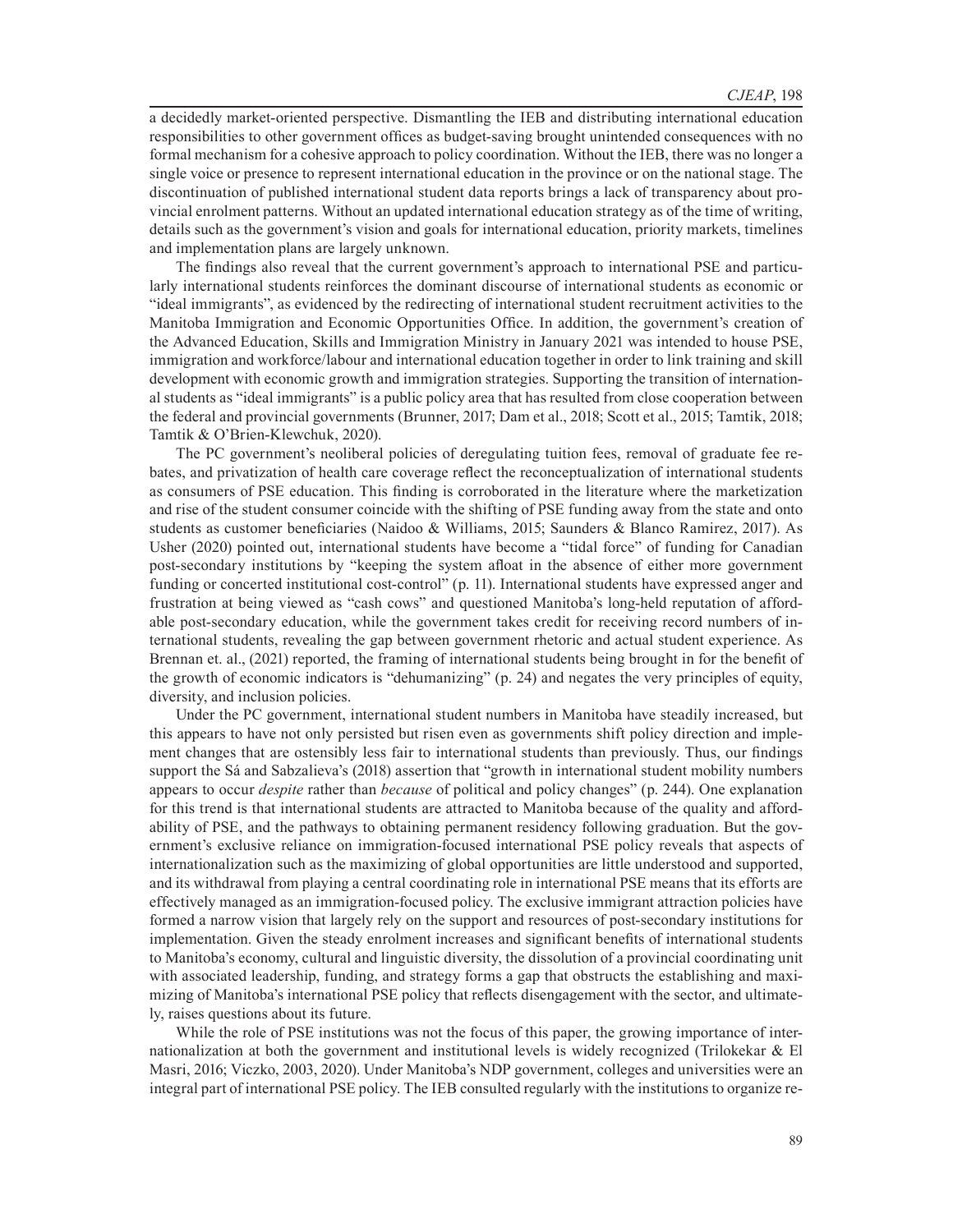cruitment missions, conduct familiarization tours, and to provide data for provincial enrolment reports. The IES was designed to serve as a model for institutions to follow in developing their own strategies. Each of the five goals referred to earlier include elements of government and educational institutions working together in furtherance of the strategic goals. Additionally, the IEA and the *CPC* were each developed through a consultative process of engaging with the institutions. Contrastingly, with the absence of an updated international education strategy, and lack of central coordination of internationalization activities under the PC government, PSE institutions are quite likely pursuing these more independently and deciding where they are placing international PSE on the agenda.

The government's reconceptualizing of international PSE as immigration-focused policy is supported by Trilokekar and El Masri's (2016) contention that as PSE institutions, universities, in particular, are responsible for recruitment, admissions, education and retention of international students as an important pool of future immigrants, they have become "non-state actors" (p. 542) in this policy context, and, as Viczko (2020) argued, "agents of the neo-liberal state rendered nearly silent in debates of internationalization…" (p. 314). More research is needed to better understand the relationship between changing government neoliberal ideology in relation to international PSE and the role of institutions as policy actors.

In conclusion, we return to our earlier comments about the growing debate on the influence of neoliberalism on the purposes and processes of internationalization and join other researchers in the call for re-examination and rethinking of the public role of PSE and the approaches to internationalization necessary for students to participate as professionals and citizens in increasingly multicultural and global contexts. While COVID-19 will likely have ongoing devastating effects on international student mobility for the foreseeable future, perhaps it is a time to rethink internationalization as a broader strategy than merely the recruitment and retention of high-income international students. As Knight (2014) reminded us, understanding internationalization as a process of change and a means to achieve stated goals ensures that the international dimension is integrated in a sustainable manner into the purposes and major functions of PSE. From this perspective, to focus primarily on economic imperatives is to lose the unique opportunities that international PSE can offer, to enrich the educational and research experiences of students, and catalyse meaningful contributions to global society.

#### **References**

- Al-Haque, R. (2018). Canada's citizenship, immigration, and international education policies. A messy assemblage of actors and priorities. In M-A. Détourbe (Ed.), *Inclusion through access to higher education: Exploring the dynamics between access to higher education, immigration and languages* (pp. 3-20). Sense Publishers.
- Elnagar, A. (2019). *Internationalization policies of public schooling and neoliberal discourses: A case study of Manitoba* [Unpublished doctoral dissertation]. University of Manitoba.
- Elnagar, A., & Young, J. (2021). International education and the internationalization of public schooling in Canada: Conceptualizations and approaches. *Canadian Journal of Educational Administration and Policy,* (195), 80-94.
- Bamberger, A., Morris, P., & Yemini, M. (2019). Neoliberalism, internationalisation and higher education: Connections, contradictions and alternatives. *Discourse: Studies in the Cultural Politics of Education*, *40*(2), 203-216.
- Boswell, C., Geddes, A., & Scholten, P. (2011). The role of narratives in migration policy-making: A research framework. *British Journal of Politics and International Relations, 13*(1), 1-11.
- Brandenburg, U., & de Wit, H. (2011). The end of internationalization. *International Higher Education*, 62(Winter), 15-16.
- Braun, V., & Clarke, V. (2006). Using thematic analysis in psychology. *Qualitative Research in Psychology, 3*(2), 77-101.
- Brennan, J., Deer, F., Desai Trilokekar, R., Findlay, L., Foster, K., Laforest, G., Wheelahan, L., & Wright, J. M. (2021). *Investing in a better future: Higher education and post-COVID Canada*. Royal Society of Canada. https://rsc-src.ca/sites/default/files/Higher%20ED%20 PB\_EN\_0.pdf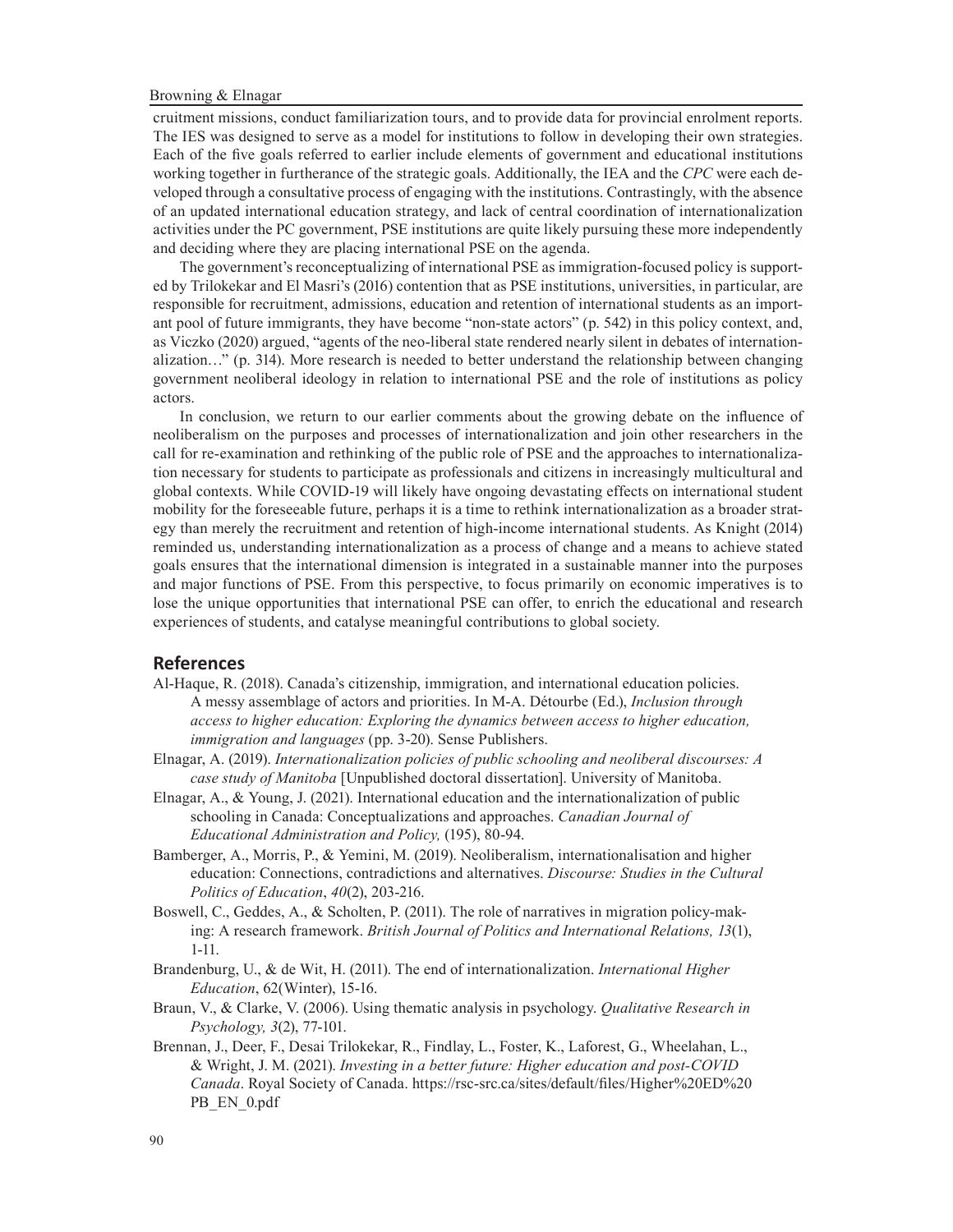- Brunner, L. R. (2017). Higher education institutions as emerging immigrant selection actors: A history of British Columbia's retention of international graduates, 2001-2016. *Policy Reviews in Higher Education, 1*(1), 22-41.
- Canadian Alliance of Student Associations. (2018). *Value beyond the dollars and cents: International students' contributions to Canada and their need for supports*. https:// d3n8a8pro7vhmx.cloudfront.net/casaacae/pages/2693/attachments/original/1535747003/ Value Beyond the Dollars and Cents International Students' Contributions to Canada\_and\_Their\_Need\_for\_Supports.pdf?1535747003
- Carter, T., Morrish, M., & Amoyaw, B. (2008). Attracting immigrants to smaller urban and rural communities: Lessons learned from the Manitoba Provincial Nominee Program. *International Migration and Integration*, *9*(2), 161-183.
- Carter, T., Pandey, M., & Townsend, J. (2010, October). *The Manitoba provincial nominee program: Attraction, integration and retention of immigrants.* Institute for Research on Public Policy / Institut de Recherche en Politiques Publique. https://www.semanticscholar. org/paper/The-Manitoba-Provincial-Nominee-Program-Attraction%2C-Carter-Pandey/5883f415010ef023d217624b52e68ac9e3943dac
- Canadian Bureau of International Education. (2019). *Strategic Plan 2020-2025*. https://cbie.ca/ wp-content/uploads/2019/11/CBIE\_SP\_2020-2025.pdf
- Chernomas, R., & Ives, P. (2021, April 26). *Proposed changes to universities perilous.* https:// www.winnipegfreepress.com/opinion/analysis/proposed-changes-to-universities-perilous-574278042.html
- Clark, J., & Forbes, S. (2020, June 6). Pallister undermines university autonomy. *Winnipeg Free Press*. https://www.winnipegfreepress.com/opinion/analysis/pallister-undermines-university-autonomy-571069702.html
- Council of Ministers of Education, Canada. (2019). *International education and engagement strategy 2019-22.* https://www.cmec.ca/docs/International/CMEC%20International%20Education%20and%20Engagement%20Strategy%202019-22\_EN.pdf
- Creswell, J. W. (2013). *Qualitative inquiry and research design among five approaches* (3rd ed.). SAGE Publications, Inc.
- Dam, H., Chan, J., & Wayland, S. (2018). Missed opportunities: International students in Canada face barriers to permanent residence. *International Migration and Integration*, *19*(4), 891- 903.
- De Wit, H. (2014). The different faces and phases of internationalization of higher education. In. A. Maldonado-Maldonado & R. M. Bassett (Eds.), *The forefront of international higher education: A festschrift in honor of Philip G. Altbach* (pp. 89-99). Springer.
- De Wit, H., Hunter, F., Howard, L., & Ergon-Polak, E. (2015). *Understanding internationalisation of higher education in the European context.* European Parliament on Culture and Education.
- Garber, L. (2016, November 30). Provincial government to introduce reforms to Manitoba Scholarship and Bursary Initiative. *The Manitoban*. https://www.themanitoban. com/2016/11/provincial-government-to-introduce-reforms-to-manitoba-scholarship-and-bursary-initiative/30074/
- Garber, L. (2017, April 11). PCs scrap post-secondary tuition tax rebate. *The Manitoban.* http:// www.themanitoban.com/2017/04/pcs-scrap-post-secondary-tuition-tax-rebate/31432/
- Garcea, J., & Kikulwe, D. (2019). The Liberal plan for resettling Syrian refugees in Canada: The justificatory narrative and counter-narrative. *Canadian Ethnic Studies, 51(*2), 87-106.
- Garson, K. (2016). Reframing internationalization. *Canadian Journal of Higher Education, 46*(2), 19-39.
- Gervais, G. (2014, November 19). Manitoba's \$1.5-billion opportunity. *Winnipeg Free Press*. https://www.winnipegfreepress.com/opinion/analysis/manitobas-15-billion-opportunity-283159041.html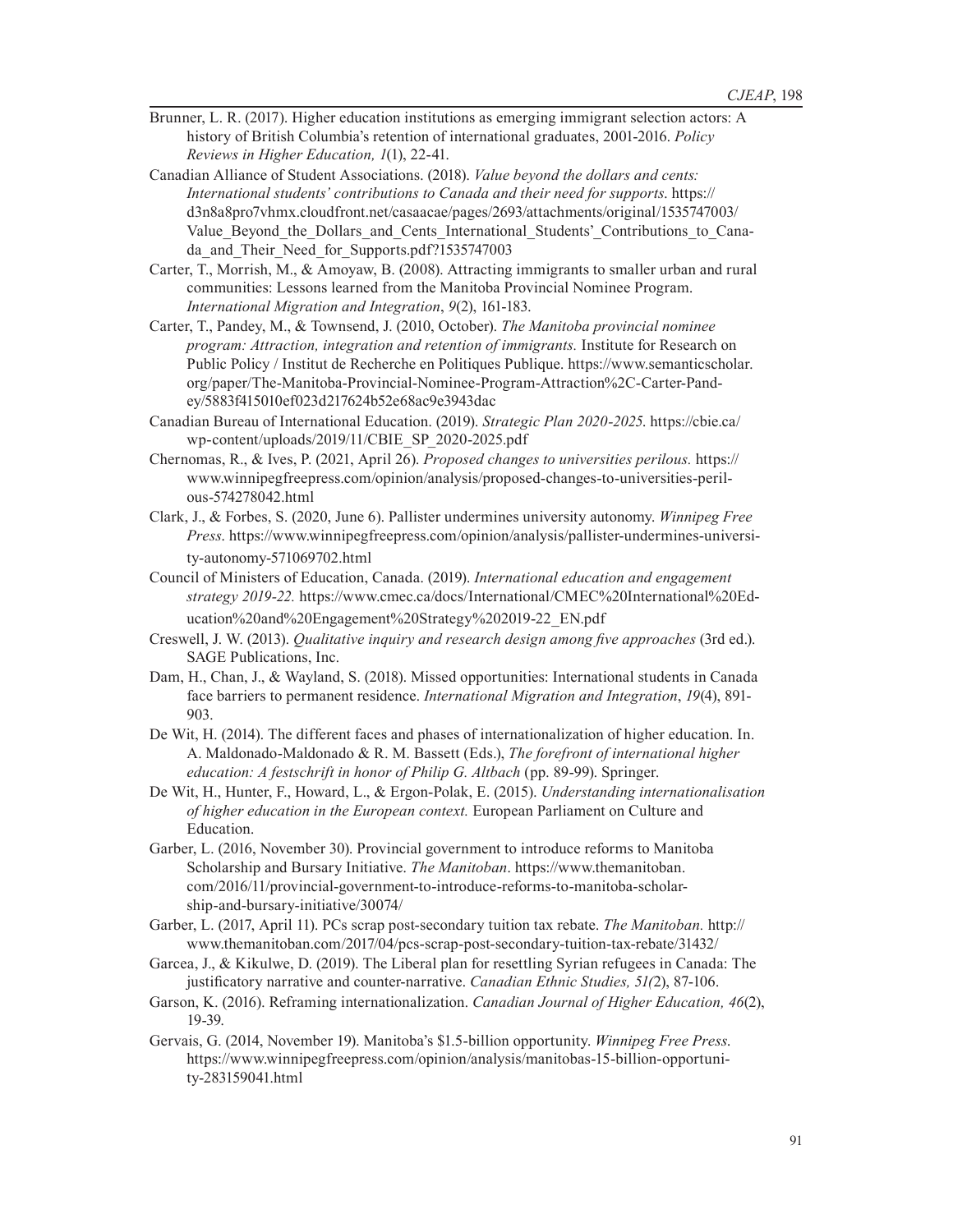- Gervais, G., & Fraser, C. (2017, March 9). International education grows provincial economies*. Winnipeg Free Press*. https://www.winnipegfreepress.com/opinion/analysis/international-education-grows-provincial-economies-415747994.html
- Glowacki, L. (2018, March 29). Why ditching health coverage for international students could turn them off Manitoba. *CBC News.* https://www.cbc.ca/news/canada/manitoba/international-students-manitoba-health-coverage-1.4600102
- Government of Alberta. (2020, February). *Alberta's international education strategy: A post-secondary approach to attracting and developing global talent.* Ministry of Advanced Education. https://open.alberta.ca/dataset/edc7198f-ae0e-4ded-be2fdb00302a2830/resource/155a3cd0-3152-4911-9466-886534fe6fb7/download/ae-alberta-international-education-strategy-2020.pdf
- Government of Canada. (2014). *Canada's international education strategy: Harnessing our knowledge advantage to drive innovation and prosperity.* The Department of Foreign Affairs, Trade and Development. https://www.international.gc.ca/global-markets-marches-mondiaux/assets/pdfs/overview-apercu-eng.pdf
- Government of Canada. (2019). *Building on success: Canada's international education strategy 2019-2024*. Global Affairs Canada. https://www.international.gc.ca/education/assets/pdfs/ ies-sei/Building-on-Success-International-Education-Strategy-2019-2024.pdf
- Government of Manitoba. (n.d.). *Education excellence: All you need for a world-class education.*  Manitoba International Education Branch. http://digitalcollection.gov.mb.ca/awweb/pdfopener?smd=1&did=19343&md=1
- Government of Manitoba. (2005). *Reaching beyond our borders: The framework for Manitoba's international activities.*
- Government of Manitoba. (2008). *International education strategy of the province of Manitoba 2009-2013.* https://digitalcollection.gov.mb.ca/awweb/pdfopener?smd=1&did=19314&md=1
- Government of Manitoba. (2011). *International trade strategy for Manitoba*. https://digitalcollection.gov.mb.ca/awweb/pdfopener?smd=1&did=19147&md=1
- Government of Manitoba. (2014-2015). *Manitoba education and advanced learning annual report 2014-2015*. https://www.edu.gov.mb.ca/annualreports/eal\_14-15/report.pdf
- Government of Manitoba. (2015a). *The guide to the code of practice and conduct regulation for Manitoba designated education providers, their staff recruiters and contracted agents.* https://www.edu.gov.mb.ca/ie/pdf/code\_of\_practice.pdf
- Government of Manitoba. (2015b). *Manitoba's post-secondary education strategy: A partnership for excellence and success.* https://umanitoba.ca/admin/vp\_external/media/Leg\_Ed\_ Post-Secondary\_Strategy\_v2.pdf
- Government of Manitoba. (2018). *Manitoba announces new immigration pathways for international students.* https://news.gov.mb.ca/news/index.html?archive=&item=44725
- Government of Manitoba. (2018-2019). *Manitoba education and training annual report 2018- 2019*. https://www.edu.gov.mb.ca/annualreports/docs/report.pdf
- Government of Manitoba. (2019). *Manitoba welcomes record number of international students.*  https://news.gov.mb.ca/news/index.html?archive=&item=45099
- Government of Manitoba. (2020). *Manitoba government issues ministerial mandate letters, sets agenda for legislative session, Budget 2020.* https://www.gov.mb.ca/asset\_library/en/executivecouncil/mandate/2020/edt\_mandate.pdf
- Government of Manitoba. (2021a). *Manitoba's skills, talent and knowledge strategy*. https://www. gov.mb.ca/asset\_library/en/mbskills/MB-IBG-STK-Report.pdf
- Government of Manitoba. (2021b). *Province to amend Bill 33: The Advanced Education Administration Amendment Act.* https://news.gov.mb.ca/news/index.html?item=51092&posted=2021-04-09
- Government of Manitoba. (2021c). *Protecting vulnerable Manitobans and creating job opportunities focus of new cabinet and departments.* https://news.gov.mb.ca/news/index. html?item=50157&posted=2021-01-05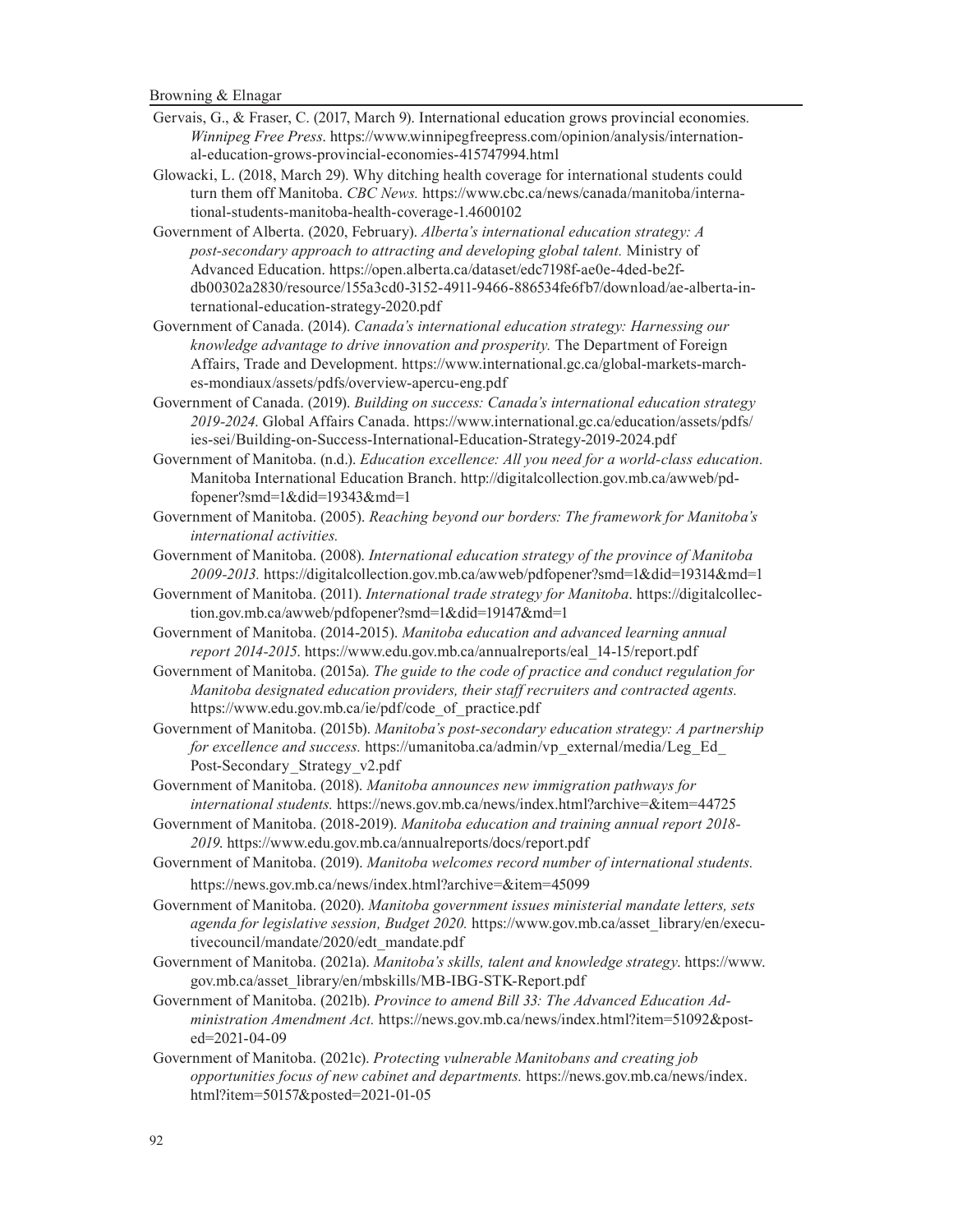- Government of Manitoba. (2021d). *Province launches skills, talent and knowledge strategy*. https://news.gov.mb.ca/news/index.html?item=50639&posted=2021-02-08
- Guo, Y., & Guo, S. (2017). Internationalization of Canadian higher education: Discrepancies between policies and international student experiences. *Studies in Higher Education*, *42*(5), 851-868.
- Hampton, G. (2009). Narrative policy analysis and the integration of public involvement in decision making. *Policy Sciences*, *42*(3), 227-242.
- Hampton, G. (2011). Narrative policy analysis and the use of the meta-narrative in participatory policy development within higher education. *Higher Education Policy, 24*(3), 347-358.
- Hatfield Price, M. (2019). Strategic stories: Analysis of prior learning assessment policy narratives. *The Review of Higher Education, 42*(2), 511-535.
- Hoye, B. (2018, March 27). Manitoba repeals universal health care for international students. *CBC News*. https://www.cbc.ca/news/canada/manitoba/manitoba-cuts-to-international-student-health-care-1.4595030
- International Consultants for Education and Fairs (ICEF) Monitor. (2021, March 10). *Canada's foreign enrolment fell nearly 17% in 2020.* https://monitor.icef.com/2021/03/canadas-foreign-enrolment-fell-nearly-20-in-2020/
- The International Education Act, C.C.S.M. c.175 (2016). https://web2.gov.mb.ca/laws/statutes/ ccsm/i075e.php
- Immigration, Refugees and Citizenship Canada. (2020). *Canada study permit holders with a valid permit on December 31st by province/territory of intended destination and study level.* https://open.canada.ca/data/en/dataset/90115b00-f9b8-49e8-afa3-b4cff8facaee
- Iusmen, I. (2018). How are children's rights (mis)interpreted in practice? The European Commission, Children's Rights and Policy Narratives. In R. A. W. Rhodes (Ed.), *Narrative policy analysis: Cases in decentered policy* (pp. 77-120). Palgrave Macmillan.
- Johnstone, M., & Lee, E. (2014). Branded: International education and 21st century Canadian immigration, education policy, and the welfare state. *International Social Work, 57*(3), 209-221.
- Kavanagh, S. (2017, February 4). Pallister's call for 'all hands on deck' hits rough waters. *CBC News*. https://www.cbc.ca/news/canada/manitoba/pallister-all-hands-on-deck-support-1.3964543
- Knight, J. (2004). Internationalization remodeled: Definition, approaches, and rationales. *Journal of Studies in International Education, 8*(1), 5-31.
- Knight, J. (2012). Student mobility and internationalization: Trends and tribulations. *Research in Comparative and International Education, 7*(1), 20-33.
- Knight, J. (2014). Is internationalisation of higher education having an identity crisis? In. A. Maldonado-Maldonado & R. M. Bassett (Eds.), *The forefront of international higher education: A festschrift in honor of Philip G. Altbach* (pp. 75-87). Springer.
- Klynveld Peat Marwick Goerdeler (KPMG). (2016, September 30). *Manitoba fiscal performance review. Phase 1 report.* https://www.gov.mb.ca/asset\_library/en/proactive/fpr-phase-1.pdf
- Klynveld Peat Marwick Goerdeler (KPMG). (2017, January). *Manitoba fiscal performance review. Phase 2 report.* https://www.gov.mb.ca/asset\_library/en/proactive/fpr-phase-2-1.pdf
- Legislative Assembly of Manitoba. (2013, May 23). Debates and proceedings: Official report (Vol. LXV, No. 46B). https://www.gov.mb.ca/legislature/hansard/40th\_2nd/hansardpdf/46b. pdf
- Maags, C. (2018). Disseminating the policy narrative of 'Heritage under threat' in China. *International Journal of Cultural Policy, 26*(3), 1-18.
- Marontate, J., & Murray, C. (2010). Neoliberalism in provincial cultural policy narratives: Perspectives from two coasts. *Canadian Journal of Communication, 35*(2), 325-343.
- McBeth, M. K., Shanahan, E. A., Arnell, R. J., & Hathaway, P. L. (2007). The intersection of narrative policy analysis and policy change theory. *Policy Studies Journal, 35*(1), 87-108.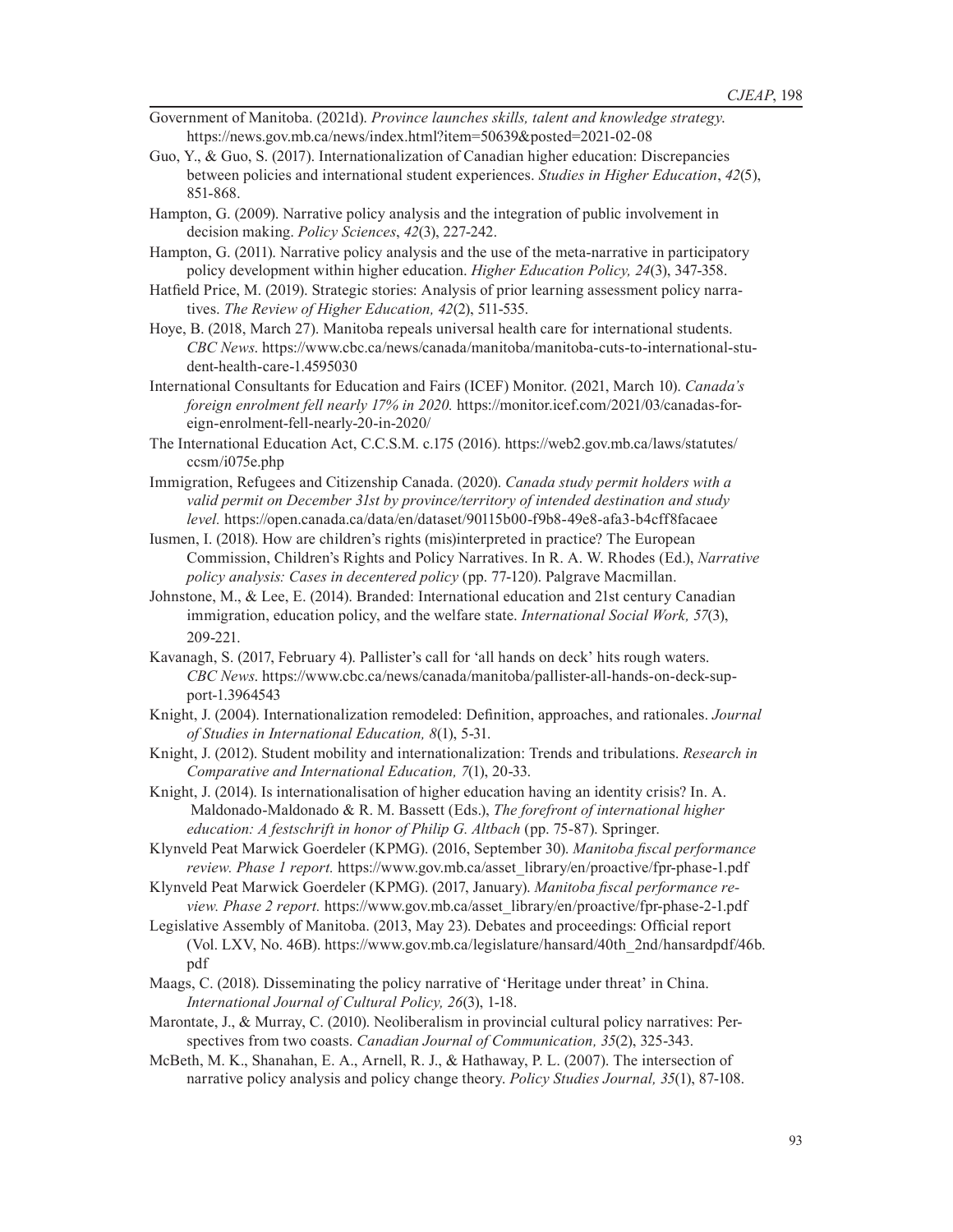- Means, A. J., & Slater, G. B. (2019). The dark mirror of capital: on post-neoliberal formations and the future of education. *Discourse: Studies in the Cultural Politics of Education, 40*(2), 162-175.
- Munro, V. (2018, August). *International education in Manitoba.* Manitoba Council on International Education (MCIE). https://www.wd-deo.gc.ca/images/cont/19700\_international-education-in-manitoba.pdf
- Naidoo, R., & Williams, J. (2015). The neoliberal regime in English higher education: Charters, consumers and erosion of the public good. *Critical Studies in Education, 56*(2), 208-223.
- Ojewole, D. (2019, April 5). Failure to invest in post-secondary education puts Manitoba's future in jeopardy. *Canadian Centre for Policy Alternatives.* https://www.policyalternatives.ca/ sites/default/files/uploads/publications/Manitoba%20Office/2019/04/Failure to invest in post-secondary.pdf
- Ontario Ministry of Advanced Education and Skills Development. (2018). *Ontario's international postsecondary education strategy 2018. Educating global citizens: Realizing the benefits of international postsecondary education.* http://www.tcu.gov.on.ca/pepg/consultations/maesd-international-pse-strategy-en-13f-spring2018.pdf
- Rickinson, M., Walsh, L., de Bruin, K., & Hall, M. (2018). Understanding evidence use within education policy: A policy narrative perspective*. Evidence & Policy: A Journal of Research Debate and Practice, 15*(2), 235-252.
- Rigas, B., & Kuchapski, R. (2016). "Strengthening" Ontario Universities: A neoliberal reconstruction of higher education. *Canadian Journal of Educational Administration and Policy,* (180), 48-70.
- Robson, S., & Wihlborg, M. (2019). Internationalisation of higher education: Impacts, challenges, and future possibilities. *European Educational Research Journal, 18*(2), 127- 134.
- Rounce, A. D. (2013). Investing in Manitoba's future: Post-secondary education between 1999 and 2013. *Manitoba Law Journal, 36*(2), 225-268. https://journals.library.ualberta.ca/ themanitobalawjournal/index.php/mlj/article/view/835/835.
- Sá, C. M., & Sabzalieva, E. (2018). The politics of the great brain race: Public policy and international student recruitment in Australia, Canada, England, and the USA. *Higher Education, 75*(2), 231-253.
- Salajan, F. D. (2018). An analysis of rhetorical devices in policy narratives on the European Institute of Innovation and Technology: Implications for European higher education. *European Educational Research Journal*, *17*(4), 555-583.
- Saunders, K. L. (2006). *The dynamics of agenda-setting: The case of post-secondary education in Manitoba* [Unpublished doctoral dissertation]. University of Manitoba.
- Saunders, D. B., & Blanco Ramirez, G. (2017). Resisting the neoliberalization of higher education: A challenge to commonsensical understandings of commodities and consumption. *Cultural Studies ↔ Critical Methodologies*, *17*(3), 189-196.
- Savage, C. (2009). Provincial internationalization efforts: Programs, policies and plans in Manitoba and Alberta. In R. D. Trilokekar, G. A. Jones, & A. Shubert (Eds.), *Canada's universities go global* (pp. 119-35). James Lorimer & Company Ltd.
- Scott, C., Safdar, S., Desai Trilokekar, R., & El Masri, A. (2015). International students as 'ideal immigrants' in Canada: A disconnect between policymakers' assumptions and the lived experiences of international students. *Comparative and International Education / Éducation Comparée et Internationale, 43*(3).
- Seidle, F. L. (2013). Canada's provincial nominee programs: Greater policy alignment*. Institute for Research on Public Policy Study / Institut de Recherche en Politiques Publique*. https:// irpp.org/wp-content/uploads/assets/research/diversity-immigration-and-integration/canadas-immigration-programs/Seidle-No43.pdf
- Shanahan, E. A., Jones, M. D., & McBeth, M. K. (2011). Policy narratives and policy processes. *Policy Studies Journal, 39*(3), 535-561.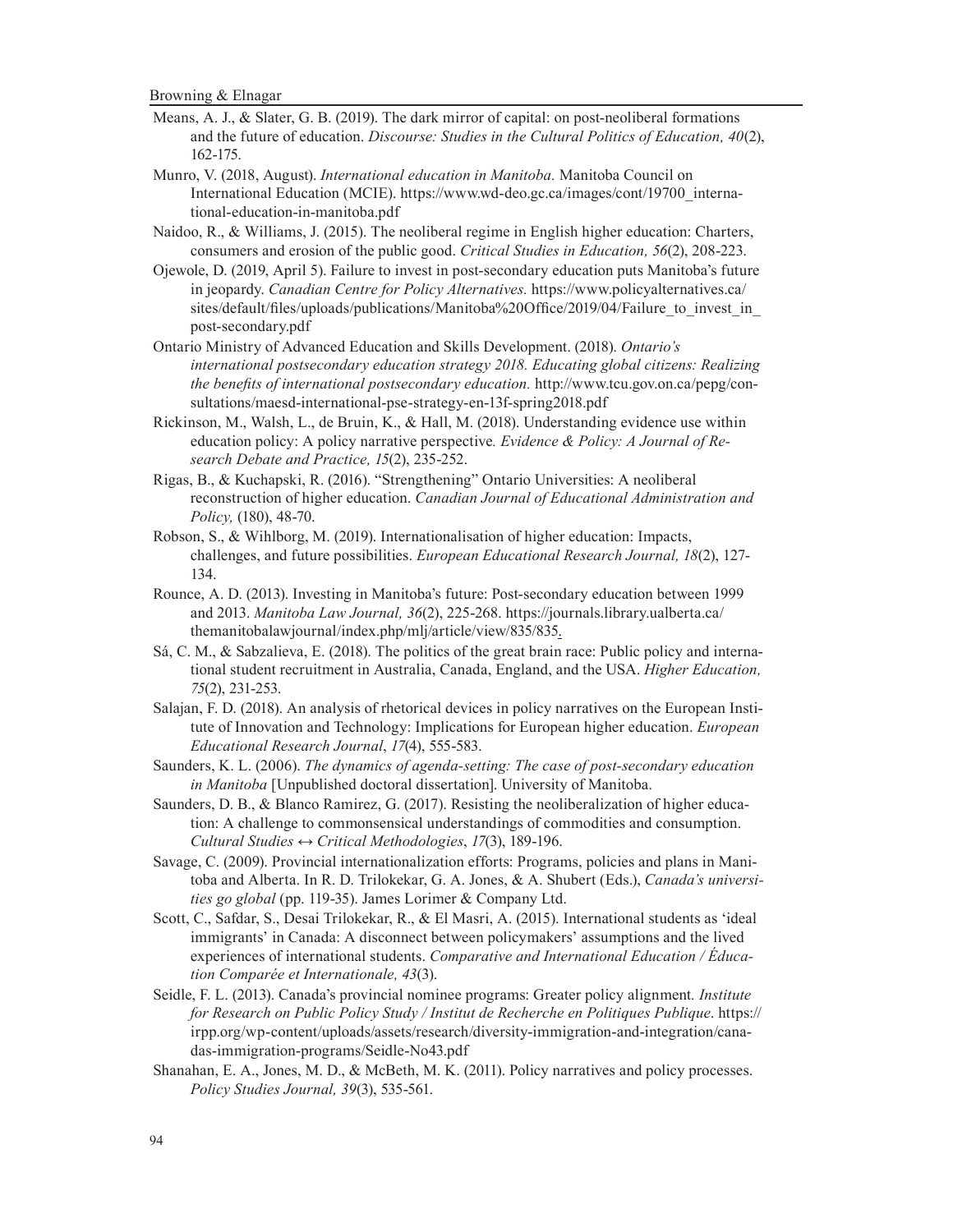- Smith, D. (2011). Manitoba's post-secondary system since 1967: Stability, change and consistency. *Canadian Journal of Higher Education*, *41*(1), 48-60.
- Smith, D. (2015). Governance in transition: Mothballing Manitoba's Council on Post-secondary Education. *Canadian Journal of Educational Administration and Policy,* (170), 1-38.
- Sutherland, S., St. Hilaire, B., & Anderson, S. E. (2007). Policy narrative for Manitoba. In A. S. Chan, D. Fisher, & K. Rubenson (Eds.), *The evolution of professionalism: Educational policy in the provinces and territories of Canada* (pp. 65-77). University of British Columbia Centre for Policy Studies in Higher Education.
- Tamtik, M. (2018). International education in Manitoba: Exploring leadership practices in policy contexts. *Canadian Journal of Educational Administration and Policy,* (187), 18-30.
- Tamtik, M. (2020). Collaborative efforts administering K-12 internationalization through policy and practice in Manitoba. In M. Tamtik, R. D. Trilokekar, & G. A. Jones (Eds.), *International education as public policy in Canada* (pp. 158-178). McGill-Queen's University Press.
- Tamtik, M., & O'Brien-Klewchuk, A. (2020). The political process of international education: Complementarities and clashes in the Manitoba K-12 sector through a multi-level governance lens. *Education Policy Analysis Archives, 28*(1), 1-26.
- Tomlinson, K. (2019, June 26). The foreign students who say they were lured to Canada by a lie. *The Globe and Mail*. https://www.theglobeandmail.com/canada/article-international-students-coming-to-private-colleges-say-they-were-duped/
- Trilokekar, R. D. (2010). International education as soft power? The contributions and challenges of Canadian foreign policy to the internationalization of higher education. *Higher Education*, *59*(2), 131-147.
- Trilokekar, R. D., & El Masri, A. (2016). Canada's international education strategy: Implications of a new policy landscape for synergy between government policy and institutional strategy. *Higher Education Policy*, *29*(4), 539-563.
- Trilokekar, R. D., Jones, G. A., & Tamtik, M. (2020). Introduction: The emergence of international education as public policy. In M. Tamtik, R.D. Trilokekar, & G. A. Jones (Eds.), *International education as public policy in Canada* (pp. 3-25). McGill-Queen's University Press.
- Trilokekar, R. D., & Tamtik, M. (2020). A comparative analysis of the K-12 international education policies of Ontario and Manitoba. *Canadian Journal of Educational Administration and Policy*, (193), 32-48.
- Usher, A. (2020). *The state of postsecondary education in Canada, 2020*. Higher Education Strategy Associates. https://higheredstrategy.com/the-state-of-postsecondary-education-in-canada-2020/
- Vaismoradi, M., Jones, J., Turunen, H., & Snelgrove, S. (2016). Theme development in qualitative content analysis and thematic analysis. *Journal of Nursing Education and Practice, 6*(5), 100-110.
- Vaismoradi, M., & Snelgrove, S. (2019). Theme in qualitative content analysis and thematic analysis. *Forum Qualitative Sozialforschung / Forum: Qualitative Social Research, 20*(3), 23. https://www.researchgate.net/publication/336085326\_Theme\_in\_Qualitative\_Content\_ Analysis\_and\_Thematic\_Analysis

Vaismoradi, M., Turunen, H., & Bondas, T. (2013). Content analysis and thematic analysis:

- Implications for conducting a qualitative descriptive study. *Nursing and Health Sciences, 15*(3), 398-405.
- Viczko, M. (2013). Internationalization of Canadian higher education: Troubling the notion of autonomy through an examination of policy actors, knowledge and spaces. *Learning and Teaching: The International Journal of Higher Education in the Social Sciences*, *6*(1), 26-46.